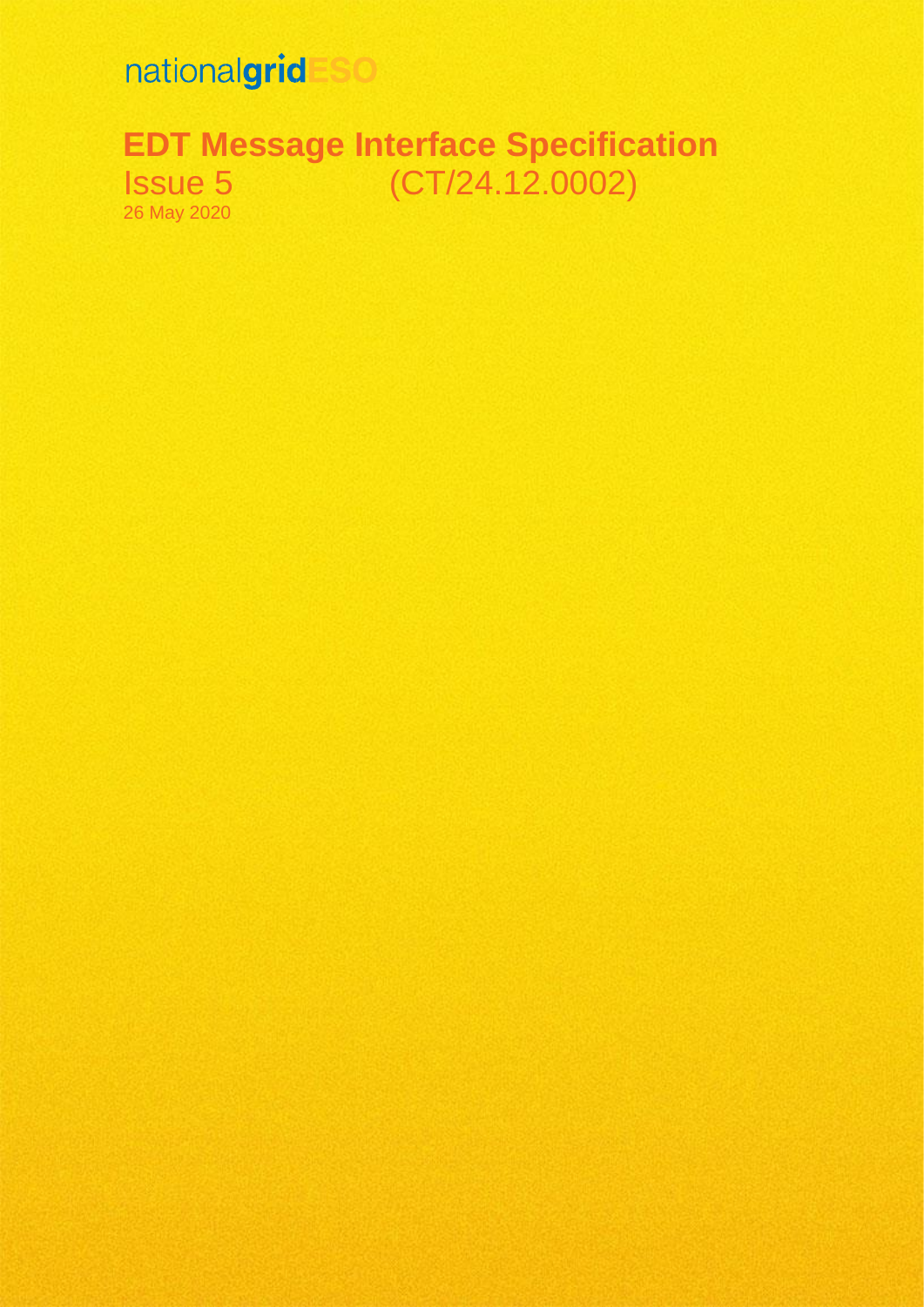# **Contents**

| 9. Acknowledgement / Acceptance / Rejection File Format  14 |
|-------------------------------------------------------------|
|                                                             |
|                                                             |
|                                                             |
|                                                             |
|                                                             |
|                                                             |
|                                                             |
|                                                             |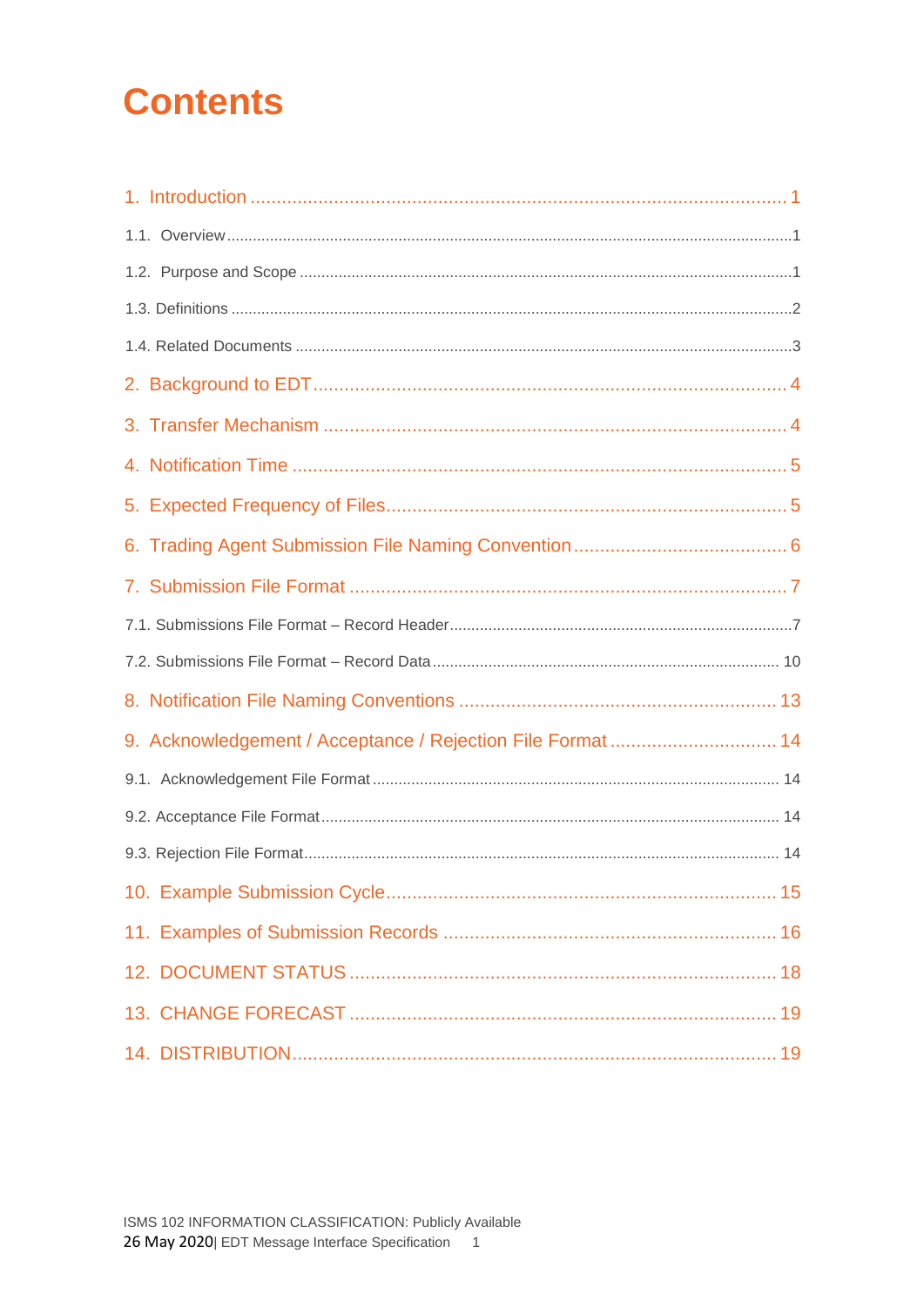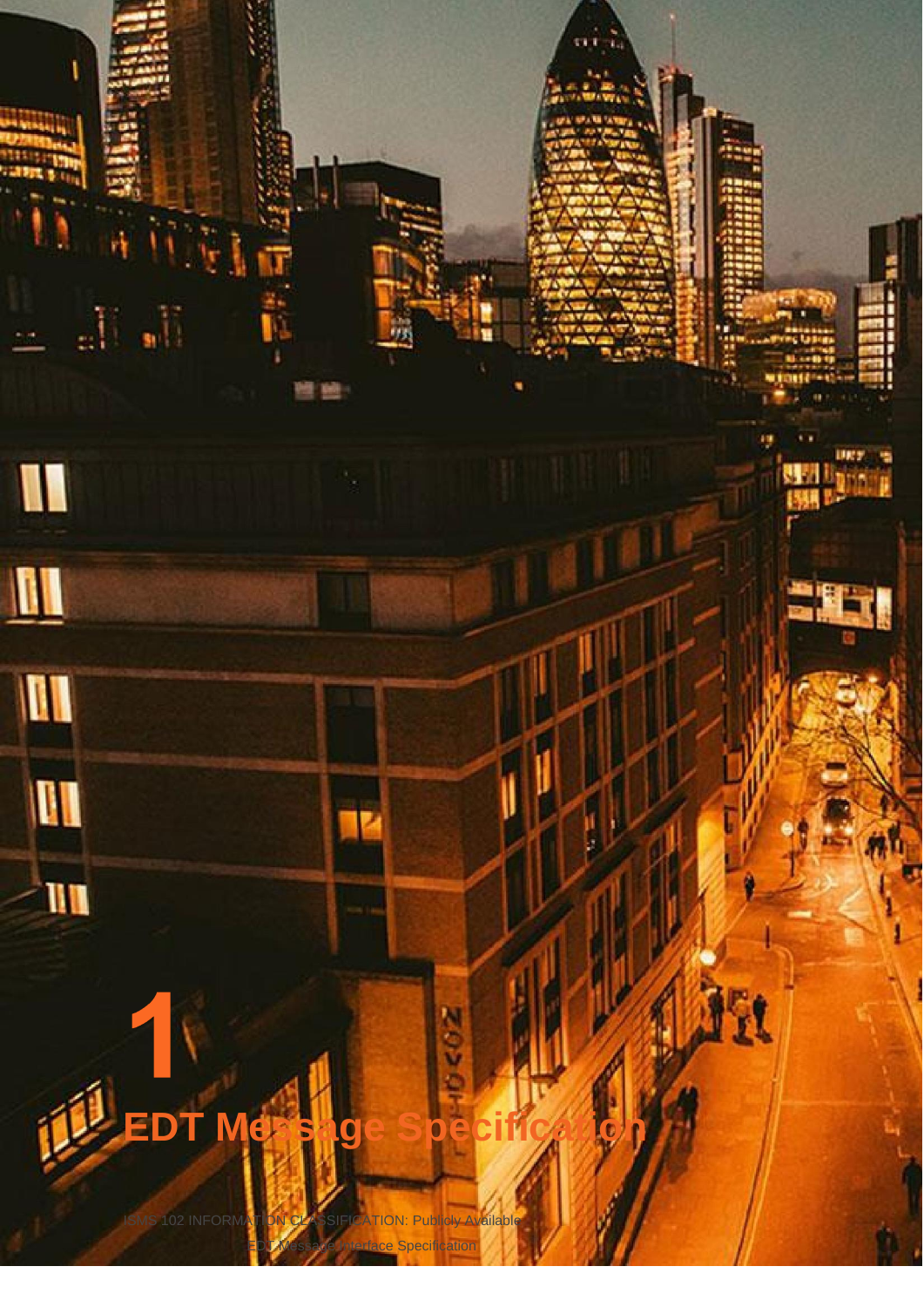# <span id="page-3-0"></span>**1. Introduction**

#### <span id="page-3-1"></span>1.1. Overview

EDT is how BM participants submit data to NGESO for use in the Balancing Mechanism or RR Markets. Any BM participant who wish to submit market data for any of their Balancing Mechanism Units (BMUs) to NGESO as required by the BSC must have an EDT link to NGESO. Furthermore any BM participant who wishes to submit bids and offers on any of their BMUs must have an EDL link to NGESO. An overview of the interfaces with NGESO under NETA was given in a DISG paper 19/01.

#### <span id="page-3-2"></span>1.2. Purpose and Scope

The purpose of this document is to specify, in an unambiguous way, Electronic Data Transfer (EDT) communications between Trading Agents and NGESO.

This document is intended only to cover submissions made via EDT. Other transfer mechanisms such as EDL are described in document reference 4.

The scope of this issue is to provide documentation of the high level method by which submission files shall be communicated between NGESO and Trading Agents. To this end, the document contains a description of the file transfer method, directory structure, and details pertaining to electronic file header formats and the format of the data therein.

This document does not cover the validation rules, which shall be applied to data, or the default data rules applied in the case of the absence of data. These shall be covered in the document reference 2.

This document does not cover low level aspects of connecting to NGESO systems. An electronic link between the Trading Agent and National Grid Company computer systems is implied but not defined here. Security measures are mentioned although the document is not intended to be a comprehensive procedural guide to connecting Trading Agent and National Grid Company computer systems. These subjects will be further defined in the document reference 3.

Issue 5 of document defines the structure and content of EDT submission messages that are required to support the submission of Replacement Reserve (RR) Bids. **RR Bid data must be submitted in its own file and not mixed with BM data.**

Issue 5 supports the following changes:

1. Provide the ability for participants to submit RR Bids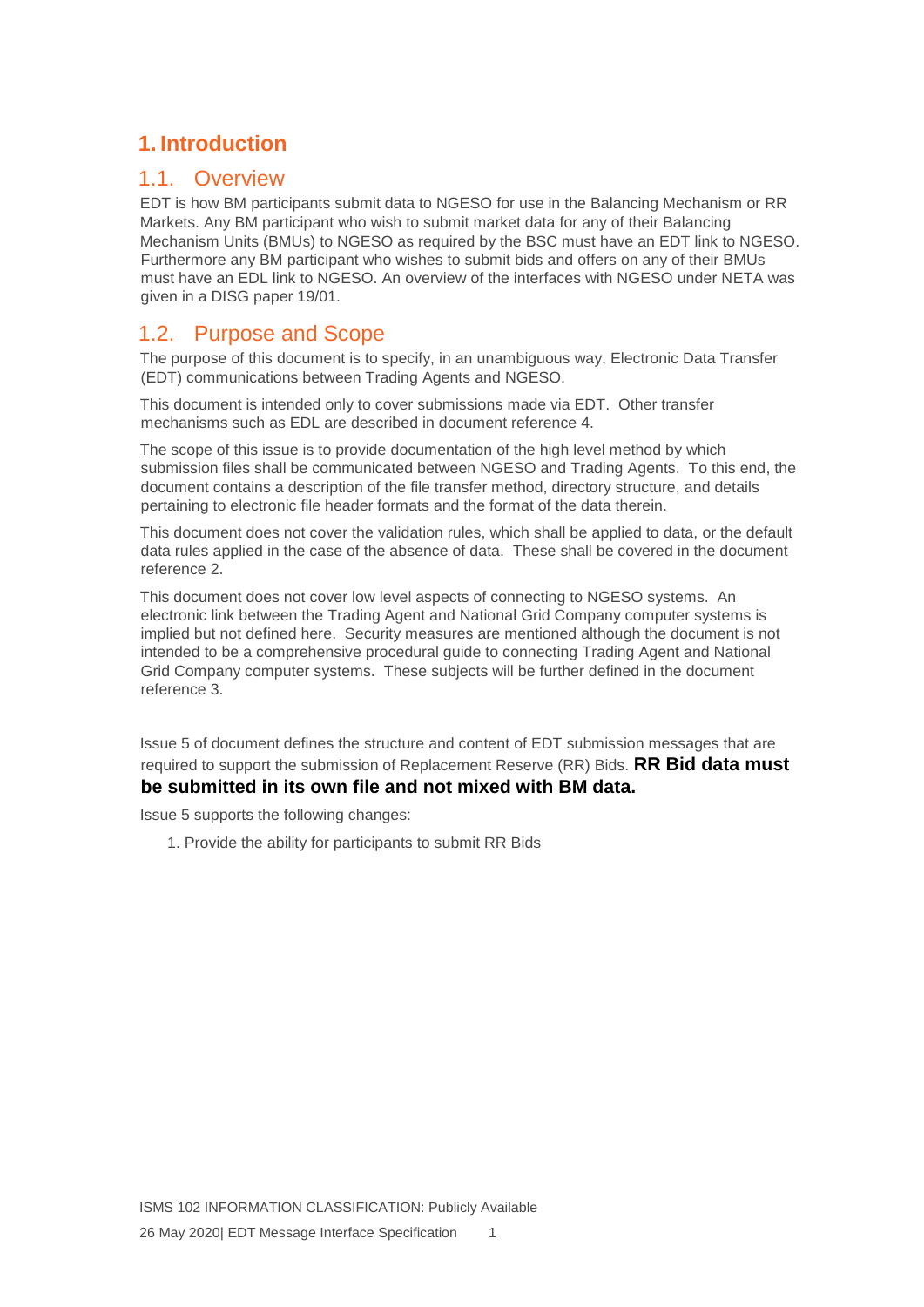## <span id="page-4-0"></span>1.3. Definitions

| Aggregator Impact Matrix                                                                                                                                     |
|--------------------------------------------------------------------------------------------------------------------------------------------------------------|
| <b>Balancing Mechanism Unit</b>                                                                                                                              |
| Bid / Offer pair data                                                                                                                                        |
| <b>Balancing and Settlement Code</b>                                                                                                                         |
| <b>Balancing Service Provider</b>                                                                                                                            |
| Trading Agent's computer system, which connects to the NGESO<br>Host.                                                                                        |
| An electronic connection between Host and Client machines.                                                                                                   |
| The process of transfer of data from the Host to the Client.                                                                                                 |
| Electronic Dispatch Logging. A mailbox transfer system between<br>Host and Client. (Not further defined in this document).                                   |
| Electronic Data Transfer. Flat file transfer of submissions, between<br>Client and Host systems.                                                             |
| <b>Final Physical Notification</b>                                                                                                                           |
| File Transfer Protocol.                                                                                                                                      |
| The last time for which PN and BOD data may be accepted for the<br>next settlement period, as defined by the Host System Clock.                              |
| National Grid's File Server.                                                                                                                                 |
| <b>Initial Physical Notification</b>                                                                                                                         |
| <b>New Electricity Trading Arrangements</b>                                                                                                                  |
| National Grid Electricity System Operator                                                                                                                    |
| Defined as starting at 05:00 (local time) through until 05:00 the<br>following day.                                                                          |
| <b>Physical Notification</b>                                                                                                                                 |
| Replacement Reserve Bid                                                                                                                                      |
| <b>System Operator</b>                                                                                                                                       |
| The Balancing Mechanism Lead Party or their Agent, registered as<br>submitting data to or receiving data from NGESO, in respect of<br>BMUs assigned to them. |
| The process of transfer of data from the Client to the Host.                                                                                                 |
|                                                                                                                                                              |

*Table 1 - Definitions*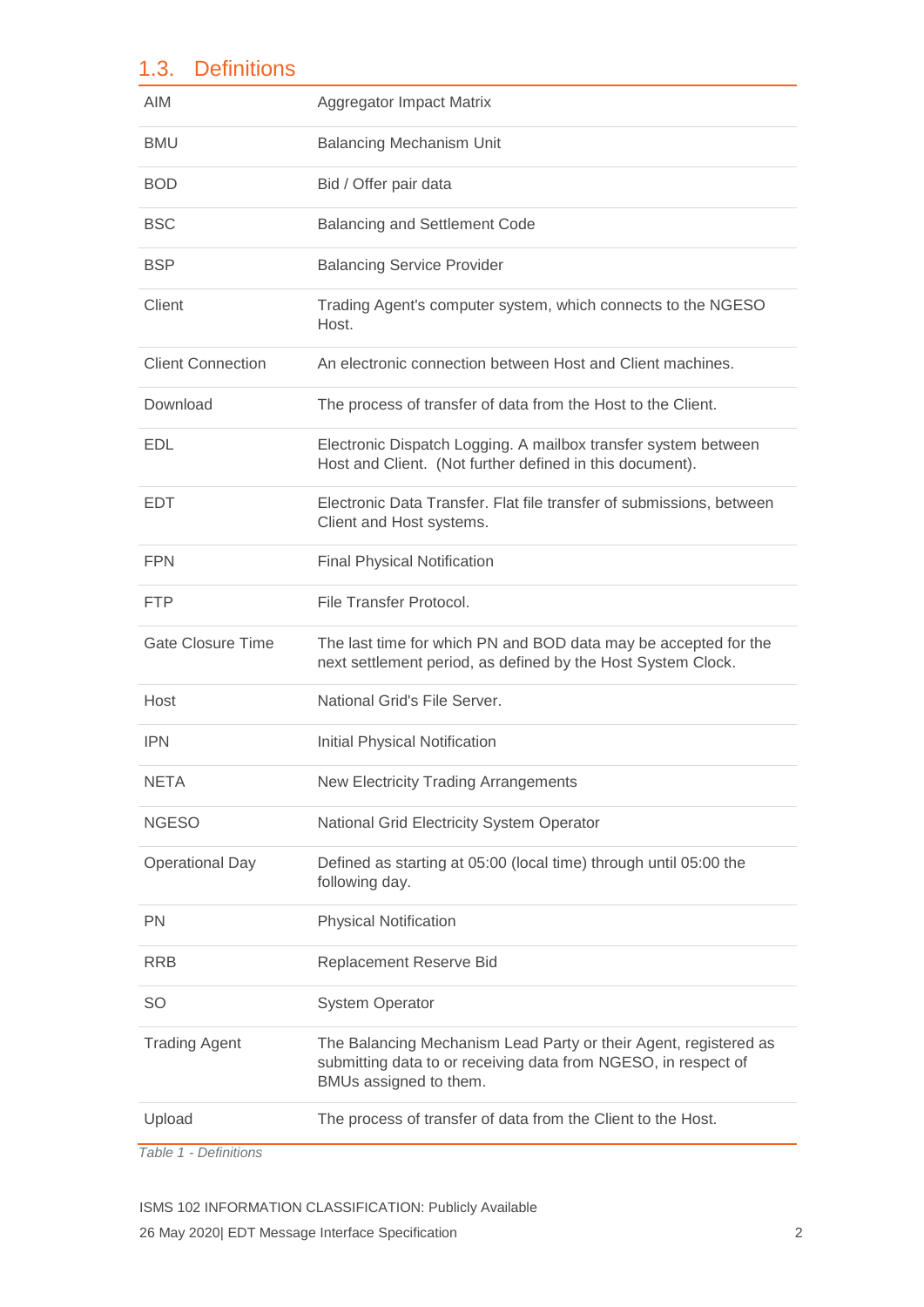## <span id="page-5-0"></span>1.4. Related Documents

- 1. The New Electricity Trading Arangements A draft specification for the Balancing Mechanism and Imbalance Settlement version 1.2, The Office of Gas & Electricity Markets.
- 2. NETA Data Validation, Consistency and Defaulting Rules CT/24.12.0003.
- 3. NETA Interface Standards OF/CS.KBC.NETA.007.
- 4. NETA Project EDL Message Interface Specification CT/24.13.0013.
- 5. DISG 19 12 October 1999 Information exchange with the system operator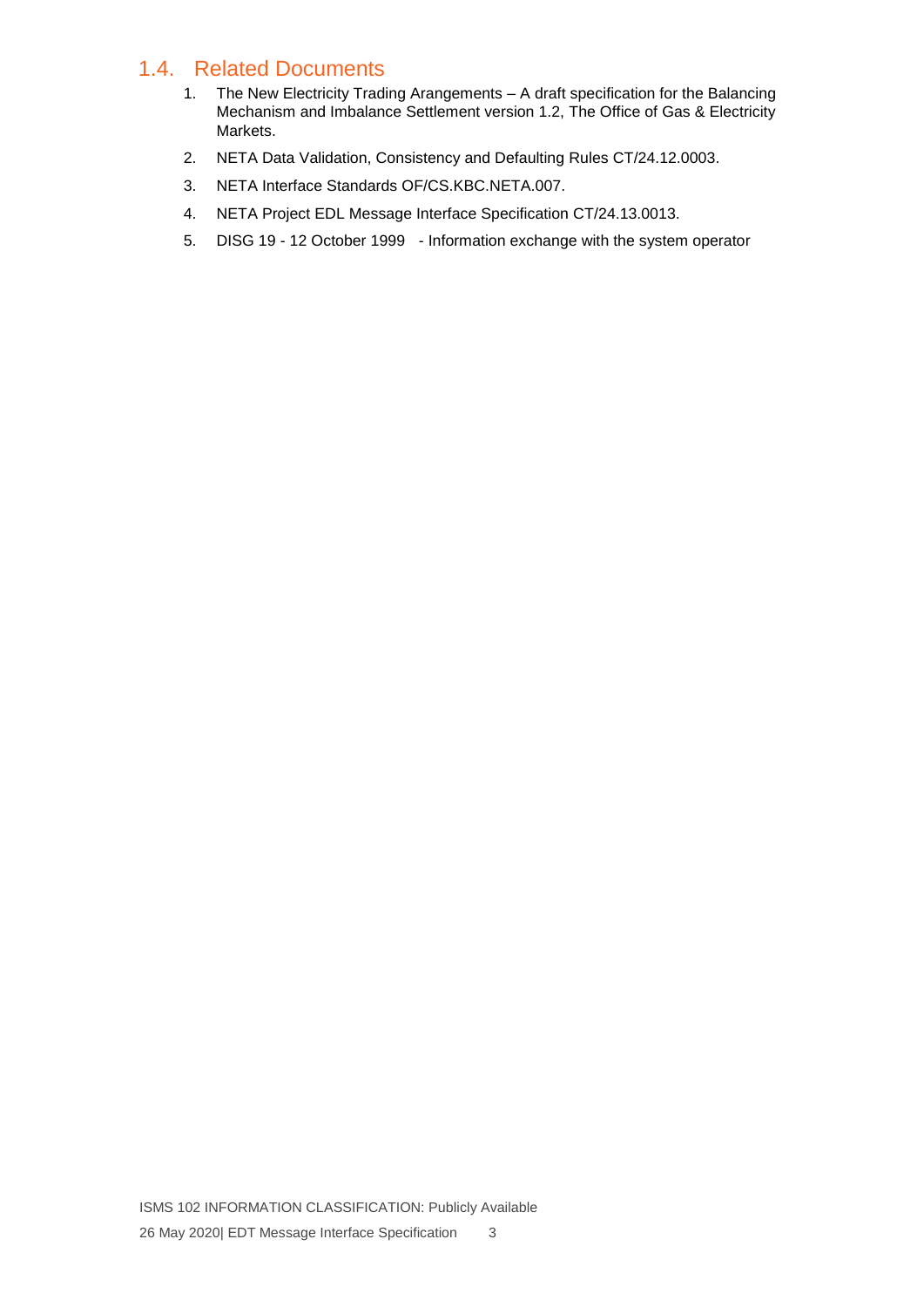#### <span id="page-6-0"></span>**2. Background to EDT**

Details of which data items are transferred via EDT are given in later sections. EDT (Electronic Data Transfer) defines one of the methods by which information is transferred electronically between Trading Agent Client systems (hereafter referred to as the Client) to the NGESO Host server system (hereafter referred to as the Host).

Data shall be held in electronic documents, the formats of which are defined in section 7. These files are then transferred to the NGESO host via FTP (File Transfer Protocol). The details of the file transfer protocol are further defined in the document reference 3.

*Note - The client push of submission data and pull of notification data is a marked change in the EDT process from the mechanism in place under the "Pool and Settling agreement", where the System Operator was pulling submission information from the Trading Agents machines,and pushing notification information.* 

#### <span id="page-6-1"></span>**3. Transfer Mechanism**

Each Trading Agent shall be issued with their own username and password (client connection) enabling them to make submissions and collect acknowledgements and failure messages via the FTP service. The sub-directory structure for each client connection shall only be visible to NGESO and the Trading Agent to which it was issued.

The directory structure visible to the client will be a submission and notification directory. Any submissions a Trading Agent wishes to make must be FTPed to the 'SUBMISSION' subdirectory. All notifications of receipt and of file errors will be posted to the 'NOTIFICATION' subdirectory.



*Figure 1 - Visual representation of the file structure seen by Trading Agents when logging into the NGESO Host File Server. Upon logging in, the user's root location is indicated by "Trading Agent Root" (this is not a visible directory as seen by a Trading Agent)* 

File permissions on the Host's sub-directories will be in place. The 'SUBMISSION' directory will have write-only access permissions, as once a submission has been made, it can not be retracted or modified. The 'NOTIFICATION' directory will have read-only restrictions applied to it.

Usernames and Passwords will initially be issued by NGESO. It may however be necessary to modify these at a later time. It is intended that after initial implementation the system will be modified such that passwords will expire after a certain time, and users will be required to supply a new password.

NGESO is neither responsible for the connection between client and host systems, nor the transfer of data across it. As a consequence NGESO will only consider the validity of submissions once they have been successfully transferred to the NGESO Host system. An incomplete or incorrectly named submission shall be rejected in its entirety. This is discussed in section 6. Once passed this level of checking, data will be accepted or rejected at BMU level.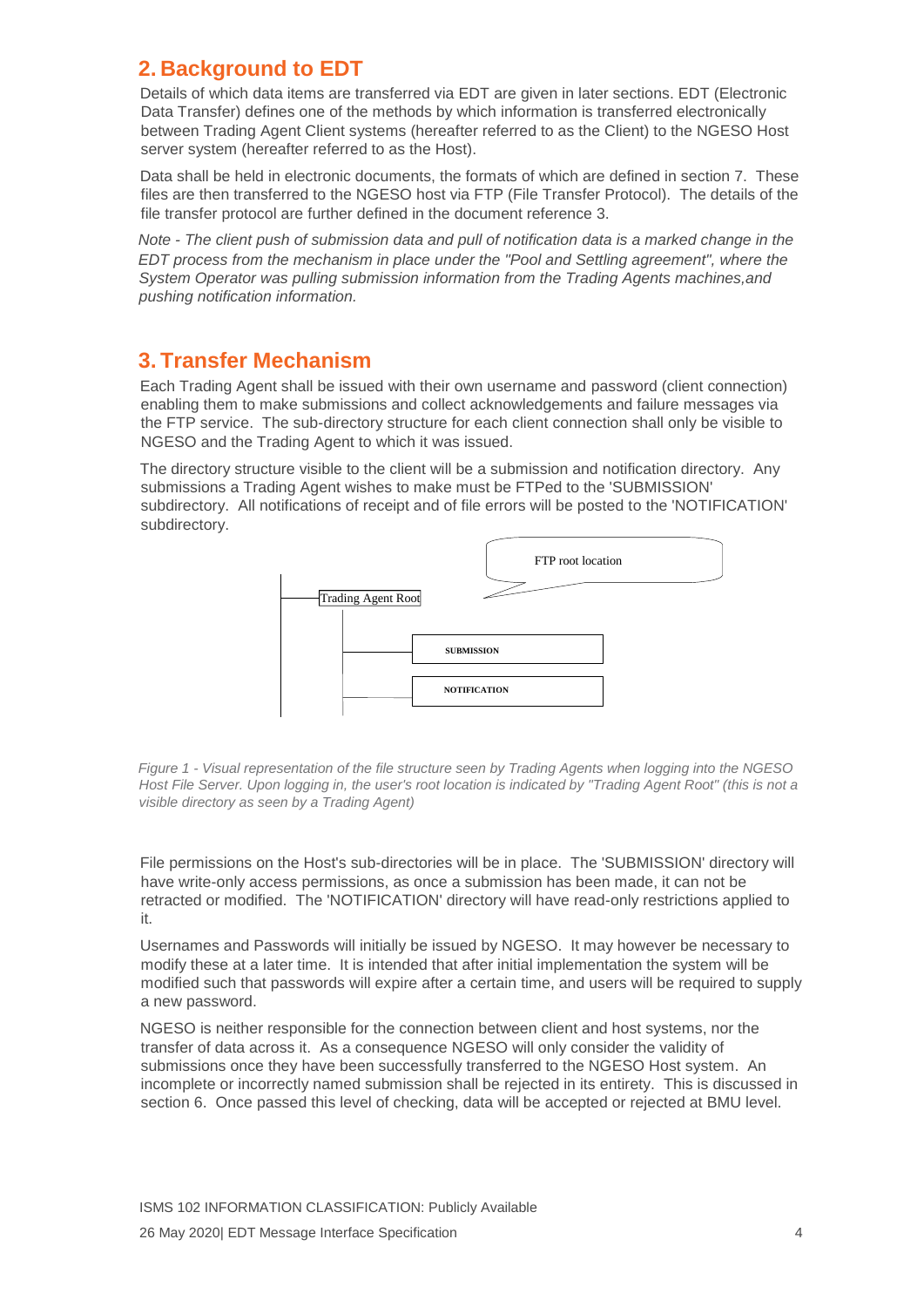Security issues associated with login accounts are described in reference 3.

Once a file has arrived on the Host, it will be acknowledged, validated for file format and data integrity and loaded into the online system. The validation process will accept or reject data on a Balancing Mechanism Unit (BMU) basis. The details of validation rules applied are specified in reference 2.

Any data that fails the validation process will result in a failure notification being generated, informing the Trading Agent of the nature of the fault. This message will be placed in the 'NOTIFICATION' directory.

The 'SUBMISSION' sub-directory shall be emptied as submissions are read; material being archived and removed from the directory as the latest file is read. The files will remain in the 'NOTIFICATION' sub-directory for a minimum of 24 hours after their last-modified time (as indicated by the last-modified time stamp on the file) after which time they will be removed from this location. These files will also be archived by NGESO.

Submission file formats are discussed in section 7.

Notification file formats are discussed in section 8.

*Note - At go-live, the NGESO FTP server will reside on a VMS machine. The VMS operating system stores directory and files name in upper-case and hence all files down-loaded from NGESO's host by clients will have file names in upper-case, regardless of the case mix of the original submission file name.* 

#### <span id="page-7-0"></span>**4. Notification Time**

The System Time of the Host shall be in GMT and be kept referenced to a recognised global time base. It is this time, which shall determine gate closure for submissions.

Each file successfully transferred to the Host will be deemed to be a submission. The notification time of this file and hence all data contained within it shall be deemed to be the point in time that the file transfer from the Client to the Host (Upload) is completed. This is indicated by the last modified-time attribute of the file created by the operating system of the Host.

*Note - Specific concerns relating to connection procedures for individual FTP accounts may be issued from time-to-time by NGESO. Additional details are also to be found in reference 3.* 

#### <span id="page-7-1"></span>**5. Expected Frequency of Files**

All data will be submitted using the single file format specified below. All data types for Balancing Mechanism Units (BMUs) assigned to the Trading Agent may be included within the file.

Data within the file will be validated on a record by record basis; full details are available in reference 2.

*Note - Although hypothetically there is no upper limit to the frequency with which data may be submitted or to the size of data files, it is a concern of NGESO that an error on a Client system might jeopardise the stability of the entire EDT submission system. NGESO is concerned that a rogue Client system might resubmit very large files at frequent intervals which has the potential of critically slowing or halting the processing of other Trading Agent's files. For this reason NGESO proposes to implement a system whereby if the frequency of submissions exceeds a defined normal rate for a sustained period, then the concerned Trading Agent's account shall be locked until they contact NGESO to resume normal service. Details of the proposed limits are discussed in reference 3.*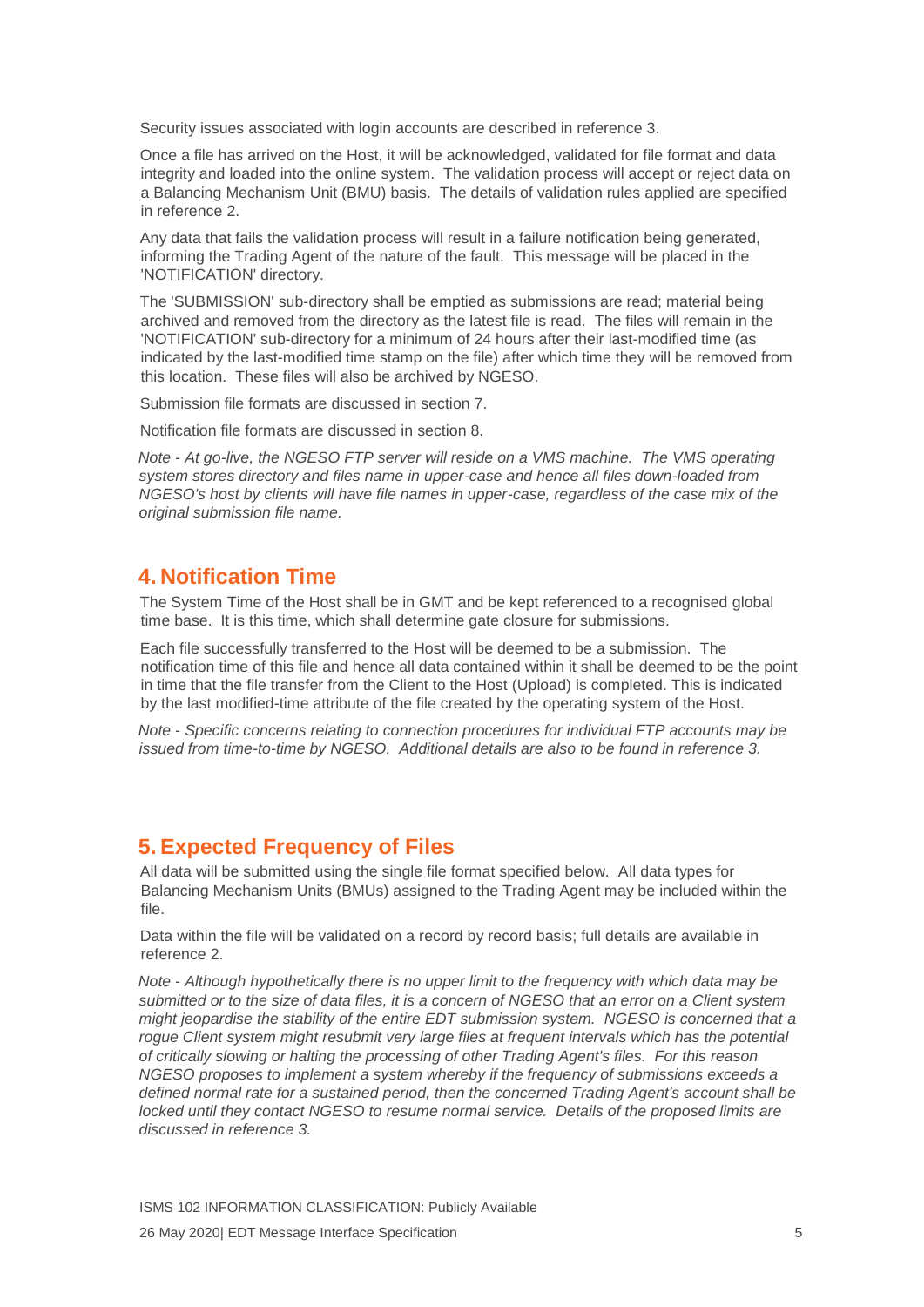## <span id="page-8-0"></span>**6. Trading Agent Submission File Naming Convention**

Each submission file will have a file name consisting of two parts and a file extension. The file extension will be '.SBM' to indicate that the file contains submission data defined to be as follows:

| Title         | Meaning<br>Field<br><b>Size</b> |   | Field Format | Comments                                                  |  |  |  |
|---------------|---------------------------------|---|--------------|-----------------------------------------------------------|--|--|--|
| <b>TANAME</b> | <b>Trading Agent</b><br>Name    | 9 | XXXXXXXXX    | name should be padded with<br>' ' to the full field width |  |  |  |
| <b>SEQNO</b>  | Sequence<br>number              | 4 | 9999         | the submission sequence<br>number                         |  |  |  |

*Table 2 - Trading Agent Submission File Naming Convention* 

Thus, the filename will be of the form:

#### **XXXXXXXXX9999.SBM**

For example, for a Trading Agent the name 'TR\_AGT', for which the previously submitted file sequence number was 20, the file name would be:

#### **TR\_AGT\_\_\_0021.SBM**

The Trading Agent portion of the name must correspond with the agreed name of the submitting agent. All submission files must have a 'SBM' file type marker. If these conditions are not met, the submitted file will be rejected in its entirety.

The submission sequence number contained within the file name must be submitted successively. Each time a file is submitted the sequence number should be incremented by one. Should a file be submitted out of sequence it will be rejected in its entirety. All subsequent out of sequence files will be rejected. Each rejection will be identified by a 'V\_GEN\_5' message in the rejection file. The next valid submission number will be two greater than that indicated by the 'last was *{sequence}'* in the above message contained in the rejection file associated with the last submission sent. Please refer to section 9.3 and to reference 2 for further details on the error message formatting.

Example Error message:

**<!> <V\_GEN\_5>,<File failed> File out of sequence: 2233. Last was 1236 <\*>** 

In the above example the Trading Agent has submitted a file with the sequence number 2233. The 'last was' portion of the message indicates that the last valid sequence number submitted was 1236 so that the one expected this time is 1237. Although submission 2233 has been rejected it has caused the expected submission counter associated with this Trading Agent on the Host to be incremented by one, hence the next file sequence number that will be accepted by the Host is now 1238.

The first submission made via EDT to NGESO by a Trading Agent should have a submission sequence number of 0001. Leading zeroes should be included to the full field width. After submission 9999 the next submission number should roll over to 0001.

ISMS 102 INFORMATION CLASSIFICATION: Publicly Available 26 May 2020| EDT Message Interface Specification 6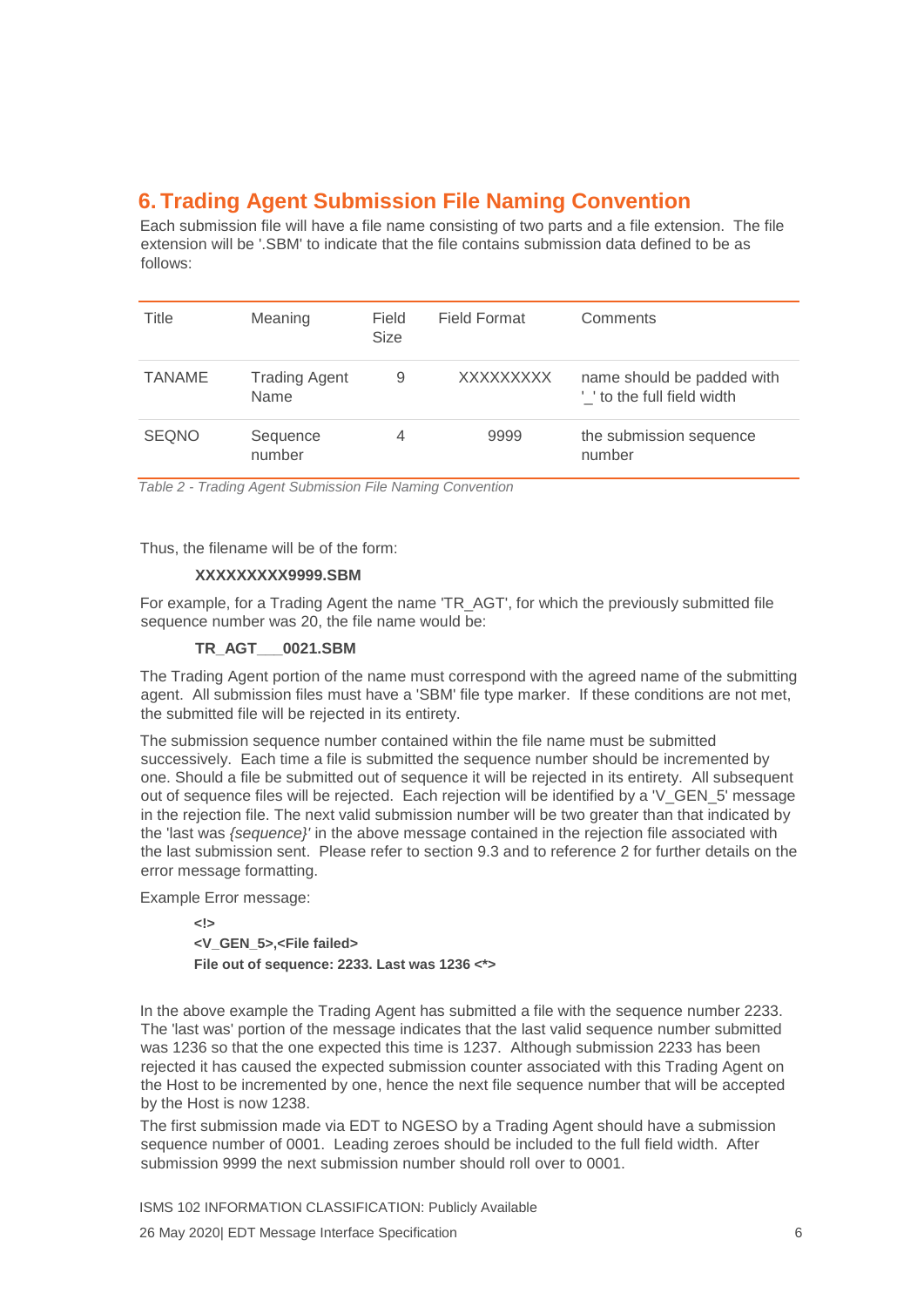*Note - All nomenclature of Agents and their respective BMUs, including the 9-character field above, will be agreed between NGESO and the relevant Agent or their representative as part of the Agent/BMU registration process.* 

#### <span id="page-9-0"></span>**7. Submission File Format**

Submissions for each Trading Agent will be made in Comma Separated Value (CSV) text formatted files. Each submission file will consist of one or more records, with each record being a single line of text. The end of the file will be indicated by the text string '<EOF>'.

Each record will consist of a number of fields, each separated by a comma. Each record will include a record header consisting of the same initial fields, as shown in section 7.1. The remainder of each record will contain data according to the data record type included in the record header, as defined in section 7.2.

Any records that start with an asterisk ('\*') will be ignored, thereby allowing comments to be included in submission files.

All times must be a whole number of minutes.

Sample submission data files are shown in the appendices.

In the table definitions, the following field format conventions are used:

Time format: **[CCYY-MM-DD hh:mm]** 

Where the following definitions apply:

**CCYY year (numeric) MM month (numeric) DD day (numeric) a single space separator between date and time hh hours mm minutes** 

*Note - Whilst all data handling is automatic, NGESO has aimed at a format which is as legible as possible.* 

*Additional white space either side of fields is permitted. The only restriction on white space being on the internal space in the date/time field separating the date and time portions, where only a single space character must be present.* 

*Blank lines present in the submission file prior to the '<EOF>' string will be treated as a formatting error, and the file will be rejected in its entirety.* 

## <span id="page-9-1"></span>7.1. Submissions File Format – Record Header

| <b>Field</b>   | <b>Acronym Format</b> |              |        | <b>Units Comments</b><br>Up to 4 Characters<br>One of:<br><b>PN</b><br><b>Physical Notification</b><br>QPN<br><b>Quiescent Physical Notification</b><br><b>Bid-Offer Data</b><br><b>BOD</b> |                          |  |  |  |  |
|----------------|-----------------------|--------------|--------|---------------------------------------------------------------------------------------------------------------------------------------------------------------------------------------------|--------------------------|--|--|--|--|
| Data<br>Record | ٠                     | Alphanumeric | $\sim$ |                                                                                                                                                                                             |                          |  |  |  |  |
| <b>Type</b>    |                       |              |        |                                                                                                                                                                                             |                          |  |  |  |  |
|                |                       |              |        |                                                                                                                                                                                             |                          |  |  |  |  |
|                |                       |              |        |                                                                                                                                                                                             |                          |  |  |  |  |
|                |                       |              |        | MEL                                                                                                                                                                                         | Maximum Export Limit     |  |  |  |  |
|                |                       |              |        | MIL                                                                                                                                                                                         | Maximum Import Limit     |  |  |  |  |
|                |                       |              |        |                                                                                                                                                                                             | RURE Run Up Rates Export |  |  |  |  |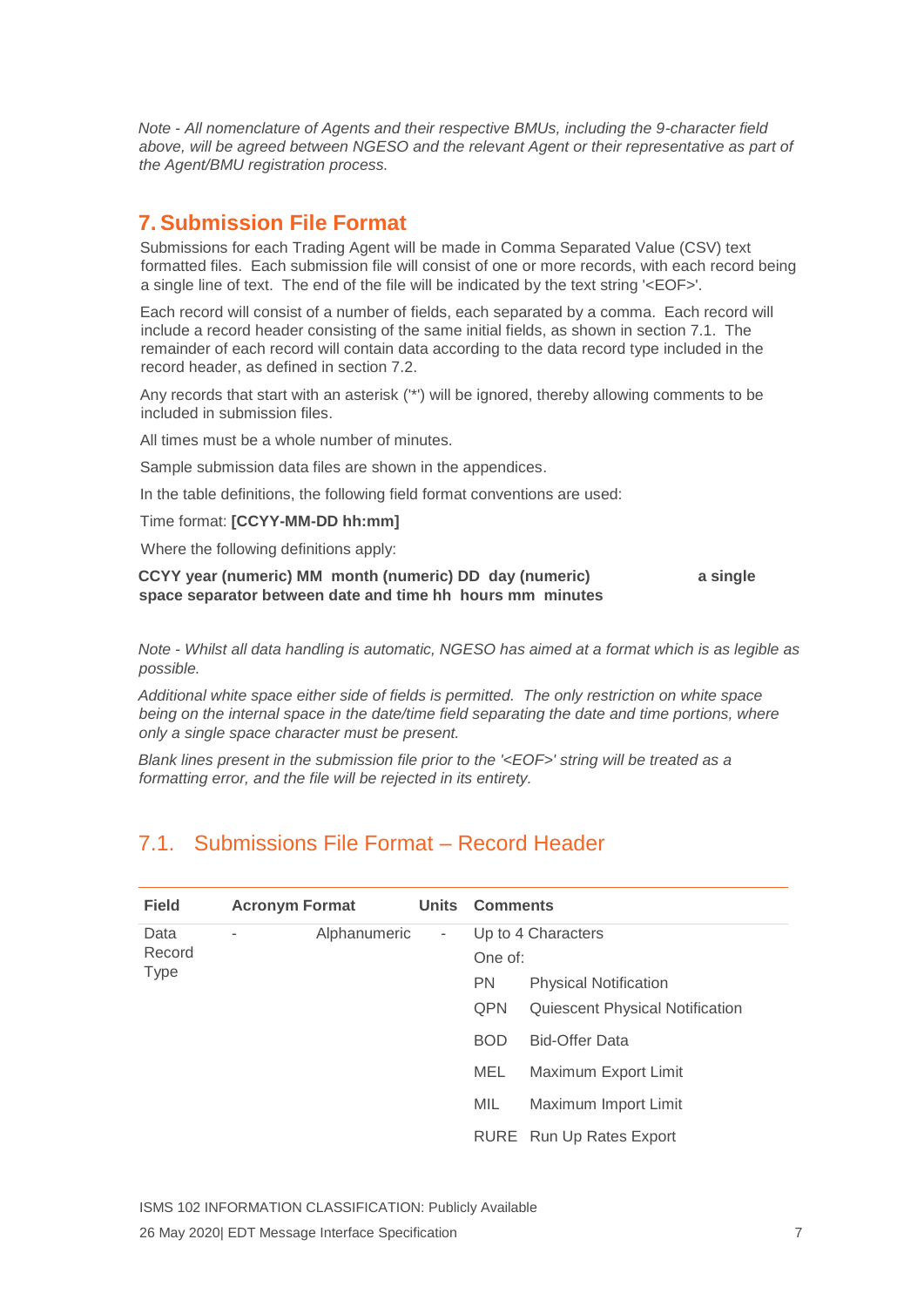- RURI Run Up Rates Import
- RDRE Run Down Rates Export
- RDRI Run Down Rates Import
- NDZ Notice to Deviate from Zero
- NTO Notice to Deliver Offers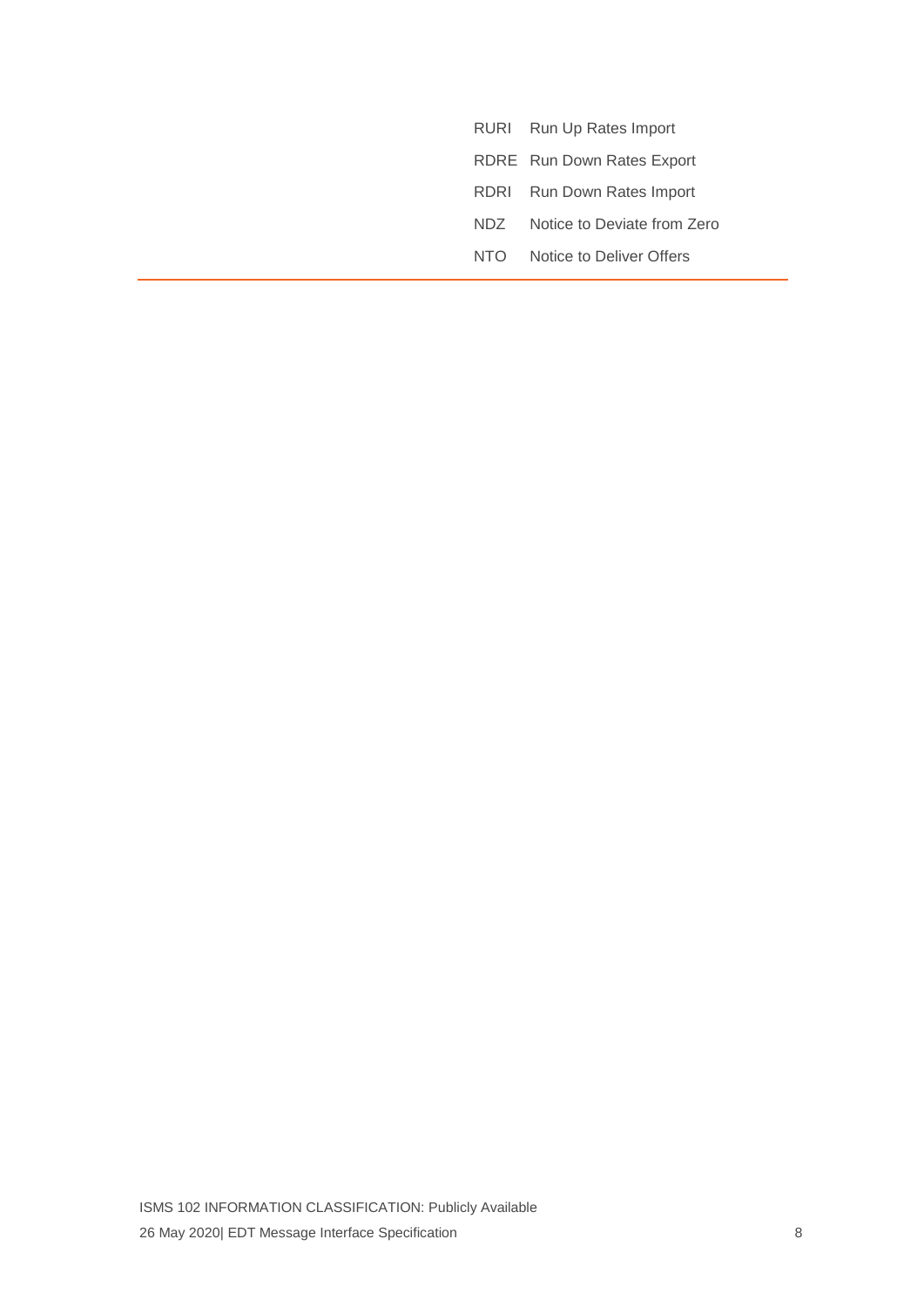| <b>Field</b>             | <b>Acronym Format</b> |                                                   | <b>Units</b>             | <b>Comments</b><br><b>NTB</b><br>Notice to Deliver Bids<br>MZT<br>Minimum Zero Time |                         |  |  |  |  |  |  |  |  |
|--------------------------|-----------------------|---------------------------------------------------|--------------------------|-------------------------------------------------------------------------------------|-------------------------|--|--|--|--|--|--|--|--|
|                          |                       |                                                   |                          |                                                                                     |                         |  |  |  |  |  |  |  |  |
|                          |                       |                                                   |                          |                                                                                     |                         |  |  |  |  |  |  |  |  |
|                          |                       |                                                   |                          | MNZT                                                                                | Minimum Non-Zero Time   |  |  |  |  |  |  |  |  |
|                          |                       |                                                   |                          | <b>SEL</b>                                                                          | Stable Export Limit     |  |  |  |  |  |  |  |  |
|                          |                       |                                                   |                          | SIL                                                                                 | Stable Import Limit     |  |  |  |  |  |  |  |  |
|                          |                       |                                                   |                          | MDV                                                                                 | Maximum Delivery Volume |  |  |  |  |  |  |  |  |
|                          |                       |                                                   |                          | <b>MDP</b>                                                                          | Maximum Delivery Period |  |  |  |  |  |  |  |  |
|                          |                       |                                                   |                          | <b>RRB</b>                                                                          | <b>RR Bid</b>           |  |  |  |  |  |  |  |  |
| Trading<br>Agent<br>Name | -                     | Alphanumeric                                      | ٠                        |                                                                                     | Up to 9 Characters      |  |  |  |  |  |  |  |  |
| <b>BM Unit</b><br>Name   | $\overline{a}$        | Alphanumeric                                      | $\overline{\phantom{a}}$ |                                                                                     | Up to 9 Characters      |  |  |  |  |  |  |  |  |
|                          |                       | Table 3 - Submissions File Format - Record Header |                          |                                                                                     |                         |  |  |  |  |  |  |  |  |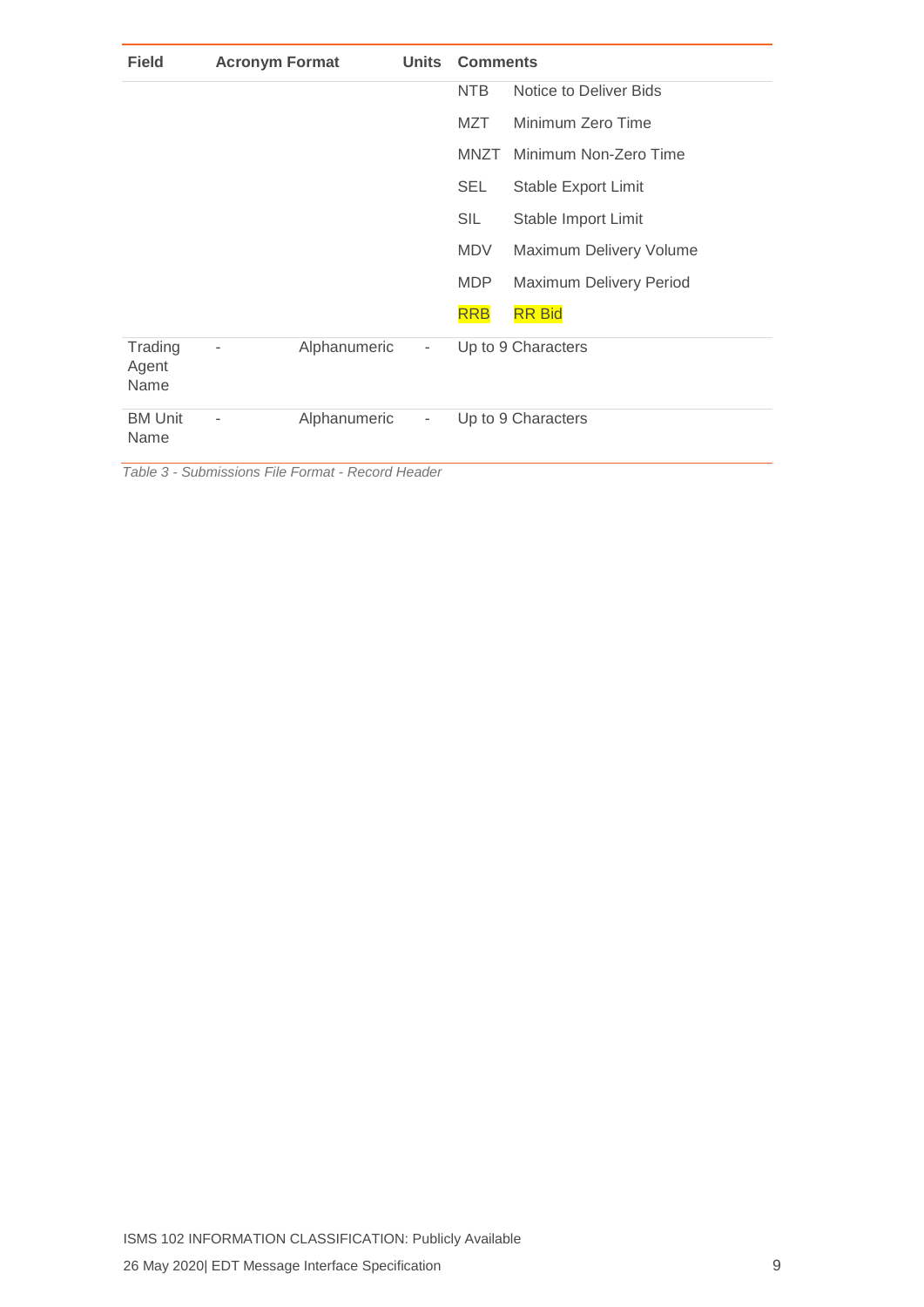| <b>Data Record</b><br><b>Type</b> | <b>Field</b>                         | <b>Format</b> | <b>Units</b>             | <b>Comments</b> |
|-----------------------------------|--------------------------------------|---------------|--------------------------|-----------------|
| <b>PN</b>                         | Time from                            | Time format   | $\overline{\phantom{a}}$ |                 |
|                                   | PN Level from                        | Numeric       | <b>MW</b>                |                 |
|                                   | Time to                              | Time format   | $\overline{\phantom{a}}$ |                 |
|                                   | PN Level to                          | Numeric       | <b>MW</b>                |                 |
| QPN                               | Time from                            | Time format   | $\bar{ }$                |                 |
|                                   | <b>QPN</b> Level from                | Numeric       | <b>MW</b>                |                 |
|                                   | Time to                              | Time format   | $\overline{\phantom{m}}$ |                 |
|                                   | QPN Level to                         | Numeric       | <b>MW</b>                |                 |
| <b>BOD</b>                        | Time from                            | Time format   | $\overline{\phantom{a}}$ |                 |
|                                   | Time to                              | Time format   | $\bar{ }$                |                 |
|                                   | Bid-Offer Pair Number Numeric        |               |                          |                 |
|                                   | <b>Bid-Offer Level from</b>          | Numeric       | <b>MW</b>                |                 |
|                                   | <b>Bid-Offer Level to</b>            | Numeric       | <b>MW</b>                |                 |
|                                   | <b>Offer Price</b>                   | Numeric       | £/MWh                    |                 |
|                                   | <b>Bid Price</b>                     | Numeric       | £/MWh                    |                 |
| MEL                               | Time from                            | Time format   | $\bar{ }$                |                 |
|                                   | Maximum Export Level Numeric<br>from |               | <b>MW</b>                |                 |
|                                   | Time to                              | Time format   | ÷,                       |                 |
|                                   | Maximum Export<br>Level to           | Numeric       | <b>MW</b>                |                 |
| MIL                               | Time from                            | Time format   | ÷,                       |                 |
|                                   | Maximum Import Level Numeric<br>from |               | <b>MW</b>                |                 |
|                                   | Time to                              | Time format   | ÷,                       |                 |
|                                   | Maximum Import<br>Level to           | Numeric       | <b>MW</b>                |                 |
| <b>RURE</b>                       | Effective time                       | Time format   |                          | $\star$         |

## <span id="page-12-0"></span>7.2. Submissions File Format – Record Data

ISMS 102 INFORMATION CLASSIFICATION: Publicly Available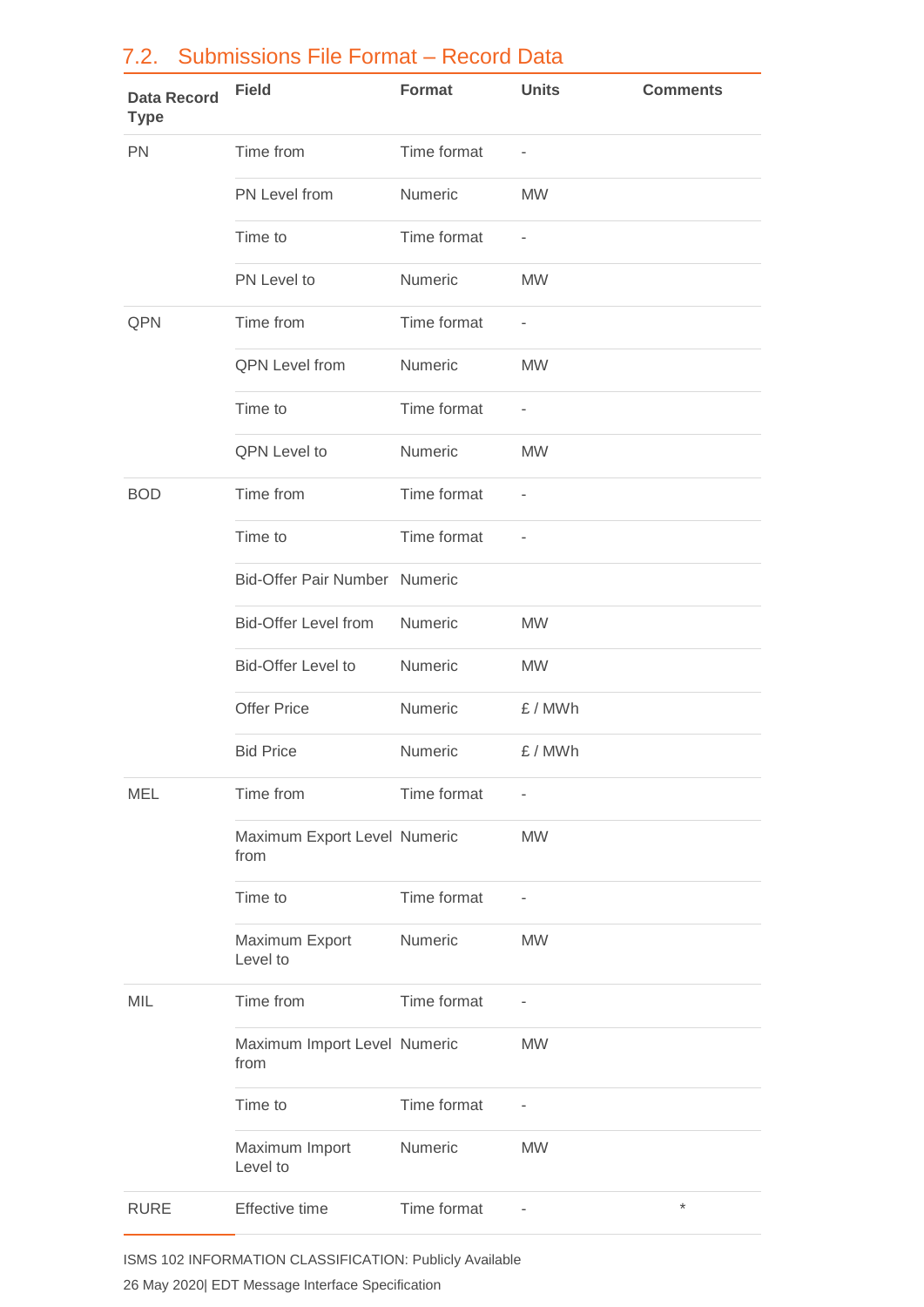Run-Up Rate 1 Numeric MW / minute

| <b>Data Record</b><br><b>Type</b> | <b>Field</b>          | <b>Format</b>  | <b>Units</b> | <b>Comments</b> |
|-----------------------------------|-----------------------|----------------|--------------|-----------------|
|                                   | Run-Up Elbow 2        | Numeric        | <b>MW</b>    |                 |
|                                   | Run-Up Rate 2         | Numeric        | MW / minute  |                 |
|                                   | Run-Up Elbow 3        | Numeric        | <b>MW</b>    |                 |
|                                   | Run-Up Rate 3         | Numeric        | MW / minute  |                 |
| <b>RURI</b>                       | <b>Effective time</b> | Time format    |              | $\star$         |
|                                   | Run-Up Rate -1        | Numeric        | MW / minute  |                 |
|                                   | Run-Up Elbow -2       | Numeric        | <b>MW</b>    |                 |
|                                   | Run-Up Rate -2        | Numeric        | MW / minute  |                 |
|                                   | Run-Up Elbow -3       | Numeric        | <b>MW</b>    |                 |
|                                   | Run-Up Rate -3        | Numeric        | MW / minute  |                 |
| <b>RDRE</b>                       | Effective time        | Time format    | $\bar{ }$    | $^\star$        |
|                                   | Run-Down Rate 1       | Numeric        | MW / minute  |                 |
|                                   | Run-Down Elbow 2      | Numeric        | <b>MW</b>    |                 |
|                                   | Run-Down Rate 2       | Numeric        | MW / minute  |                 |
|                                   | Run-Down Elbow 3      | Numeric        | <b>MW</b>    |                 |
|                                   | Run-Down Rate 3       | <b>Numeric</b> | MW / minute  |                 |
| <b>RDRI</b>                       | Effective time        | Time format    |              | $\star$         |
|                                   | Run-Down Rate -1      | Numeric        | MW / minute  |                 |
|                                   | Run-Down Elbow -2     | Numeric        | <b>MW</b>    |                 |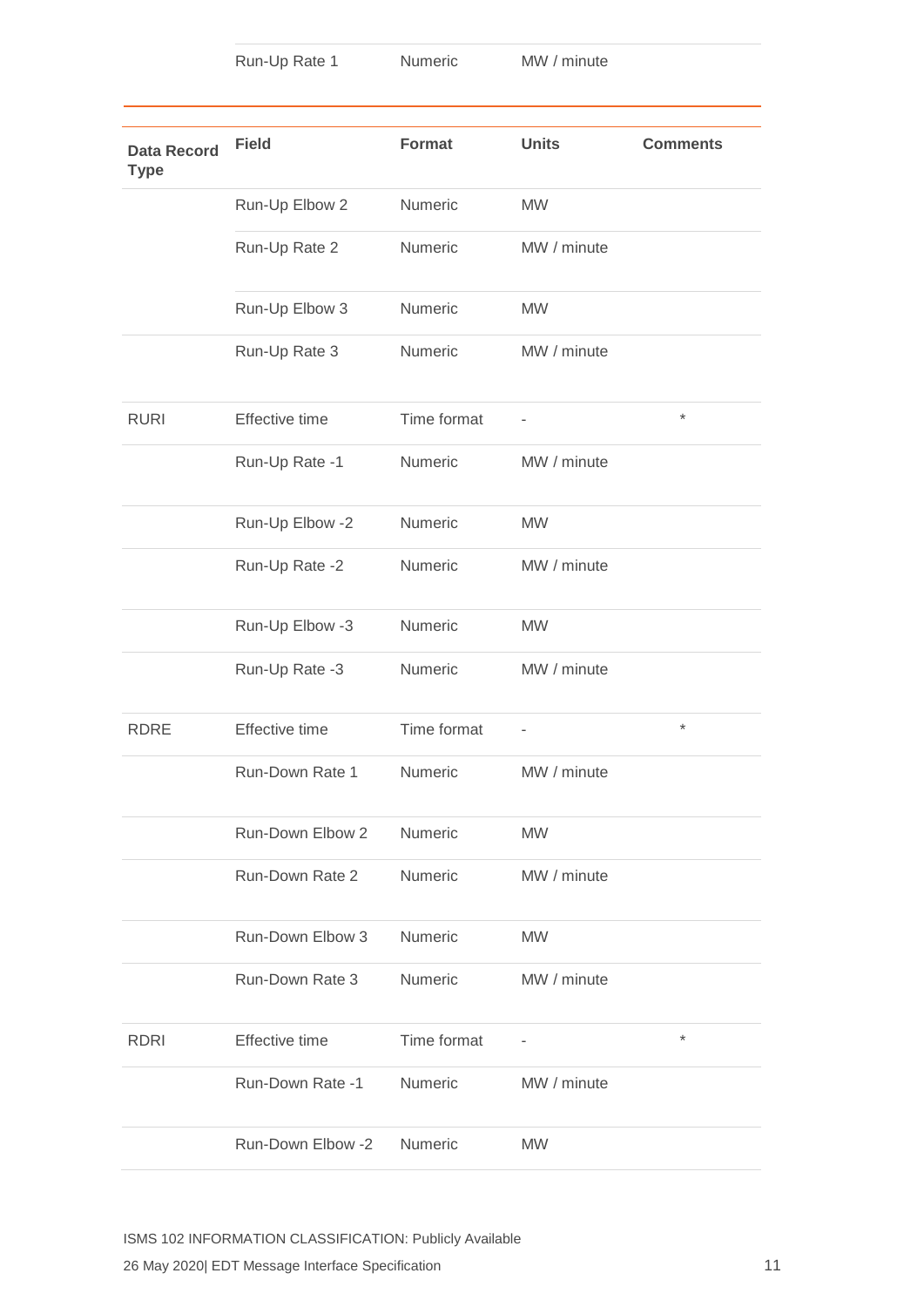|                                   | Run-Down Rate -2                       | Numeric                              | MW / minute              |                                                 |
|-----------------------------------|----------------------------------------|--------------------------------------|--------------------------|-------------------------------------------------|
|                                   | Run-Down Elbow -3                      | Numeric                              | <b>MW</b>                |                                                 |
|                                   | Run-Down Rate -3                       | Numeric                              | MW / minute              |                                                 |
| <b>NDZ</b>                        | <b>Effective time</b>                  | Time format                          |                          | $^\star$                                        |
| <b>Data Record</b><br><b>Type</b> | <b>Field</b>                           | <b>Format</b>                        | <b>Units</b>             | <b>Comments</b>                                 |
|                                   | Notice to Deviate from Numeric<br>Zero |                                      | minutes                  |                                                 |
| <b>NTO</b>                        | Effective time                         | Time format                          |                          | $\star$                                         |
|                                   | Notice to Deliver<br><b>Offers</b>     | Numeric                              | minutes                  |                                                 |
| <b>NTB</b>                        | <b>Effective time</b>                  | Time format                          | ÷,                       | $\star$                                         |
|                                   | Notice to Deliver Bids                 | Numeric                              | minutes                  |                                                 |
| MZT                               | <b>Effective time</b>                  | Time format                          | ÷,                       | $^\star$                                        |
|                                   | Minimum Zero Time                      | Numeric                              | minutes                  |                                                 |
| <b>MNZT</b>                       | Effective time                         | Time format                          |                          | $\star$                                         |
|                                   | Minimum Non-Zero<br>Time               | Numeric                              | minutes                  |                                                 |
| <b>SEL</b>                        | <b>Effective time</b>                  | Time format                          |                          | $^\star$                                        |
|                                   | Stable Export Limit                    | Numeric                              | <b>MW</b>                |                                                 |
| <b>SIL</b>                        | <b>Effective time</b>                  | Time format                          | $\overline{\phantom{0}}$ | $\star$                                         |
|                                   | Stable Import Limit                    | Numeric                              | <b>MW</b>                |                                                 |
| <b>MDV</b>                        | Effective time                         | Time format                          |                          | $\star$                                         |
|                                   | Maximum Delivery<br>Volume             | Numeric                              | <b>MWh</b>               |                                                 |
| <b>RRB</b>                        | Record Type                            | Alphanumeric                         |                          | Identifies the row as<br>a RR Bid {RRB}         |
|                                   | <b>Trading Agent Name</b>              | Alphanumeric<br>(9)                  |                          |                                                 |
|                                   | <b>BM Unit</b>                         | Alphanumeric<br>(9)                  |                          |                                                 |
|                                   | Time from                              | Time format<br>YYYY-MM-<br>DDTHH:MMZ |                          | Covers a<br>corresponding RR<br>delivery period |

ISMS 102 INFORMATION CLASSIFICATION: Publicly Available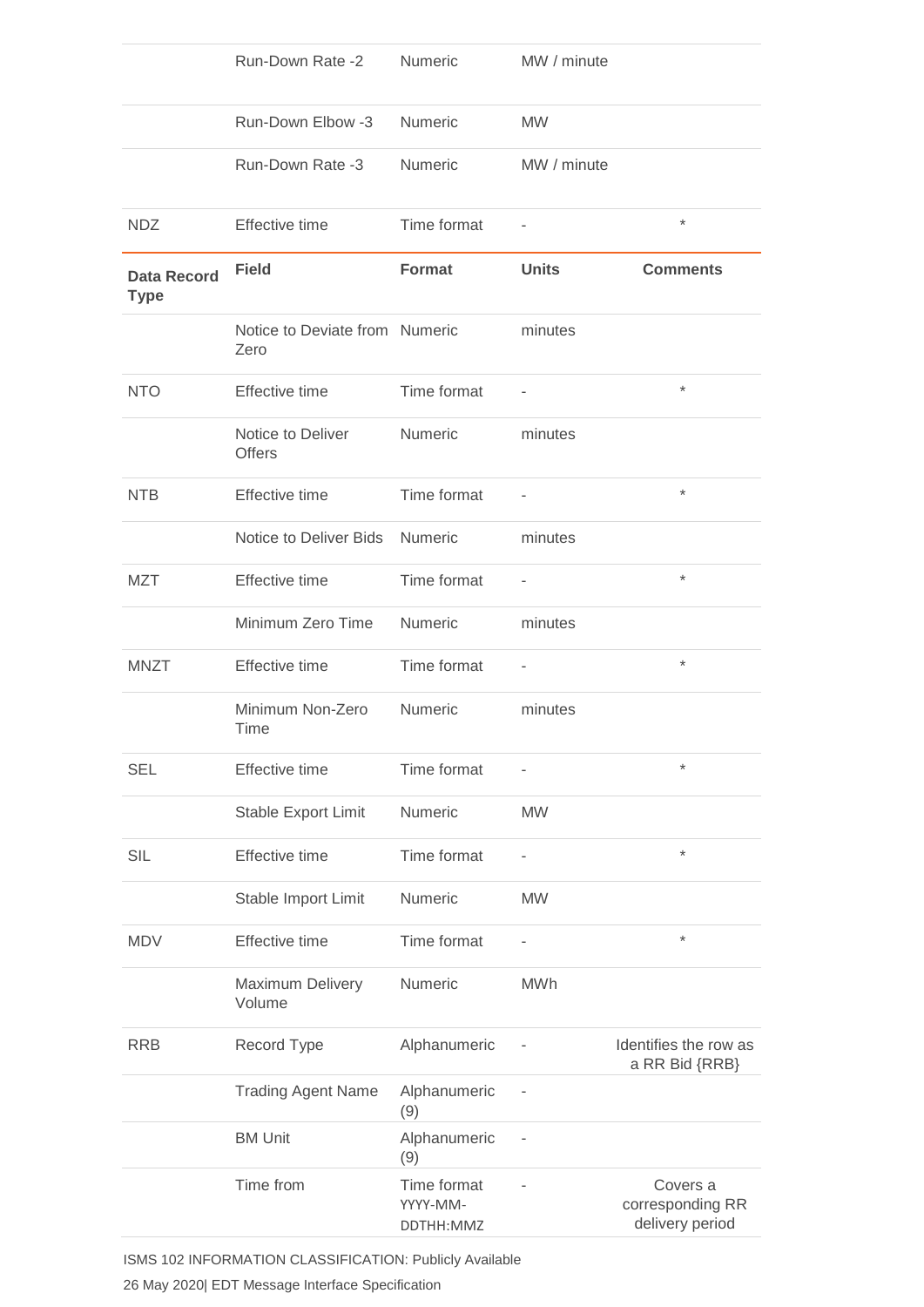| <b>Direction</b>           | Alphanumeric<br>(Up to 4) |           | UP; DOWN<br>Case agnostic                                                                                                                                                      |
|----------------------------|---------------------------|-----------|--------------------------------------------------------------------------------------------------------------------------------------------------------------------------------|
| Level (max)                | Numeric                   | <b>MW</b> |                                                                                                                                                                                |
| Min Level                  | <b>Numeric</b>            | <b>MW</b> | Optional field; if a<br>minimum quantity is<br>stated then the bid is<br>deemed to be<br>divisible, if no<br>minimum quantity<br>stated the bid is<br>deemed non-<br>divisible |
| <b>Divisible</b>           | Alphanumeric              |           | TRUE; FALSE                                                                                                                                                                    |
| Price                      | <b>Numeric</b><br>(2DP)   | £/MWh     |                                                                                                                                                                                |
| Bid Id                     | Alphanumeric<br>(9)       |           | Used to link bids to<br>define a price curve;<br>or a constant bid for<br>the duration of the<br>auction period                                                                |
| <b>Associated Bid Type</b> | Alphanumeric<br>(4)       |           | LINK; MULT; EXCL<br>Optional field.<br>Case agnostic                                                                                                                           |
| <b>Associated Bid Set</b>  | Alphanumeric<br>(9)       |           | Used to group<br>associated bids<br>Optional field.<br>Case agnostic                                                                                                           |

All other fields must be included, but Optional fields can be left empty (null). Total 12 number of attributes are allowed any extra field must be ignore/truncate.

*Table 4 - Submissions File Format - Record Data* 

Fields in italics are optional

*Note on comments: Date Time fields must be either blank or the commencement of an Operational Day.* 

#### <span id="page-15-0"></span>**8. Notification File Naming Conventions**

Each notification file will have a file name consisting of two parts and a file extension. The file extension will be one of '.ACK', '.ACC' or '.REJ'. These extensions correspond to an acknowledgement of receipt of a Trading Agent's submission, notification of the acceptance of data from a Trading Agent and rejection of data from a Trading Agent's submission respectively.

The name will follow the same format as that of the submission file:

| Title  | Meaning                      | Field<br><b>Size</b> | Field Format | Comments                                                  |
|--------|------------------------------|----------------------|--------------|-----------------------------------------------------------|
| TANAME | <b>Trading Agent</b><br>Name | 9                    | XXXXXXXXX    | name should be padded with ' ' to the<br>full field width |

ISMS 102 INFORMATION CLASSIFICATION: Publicly Available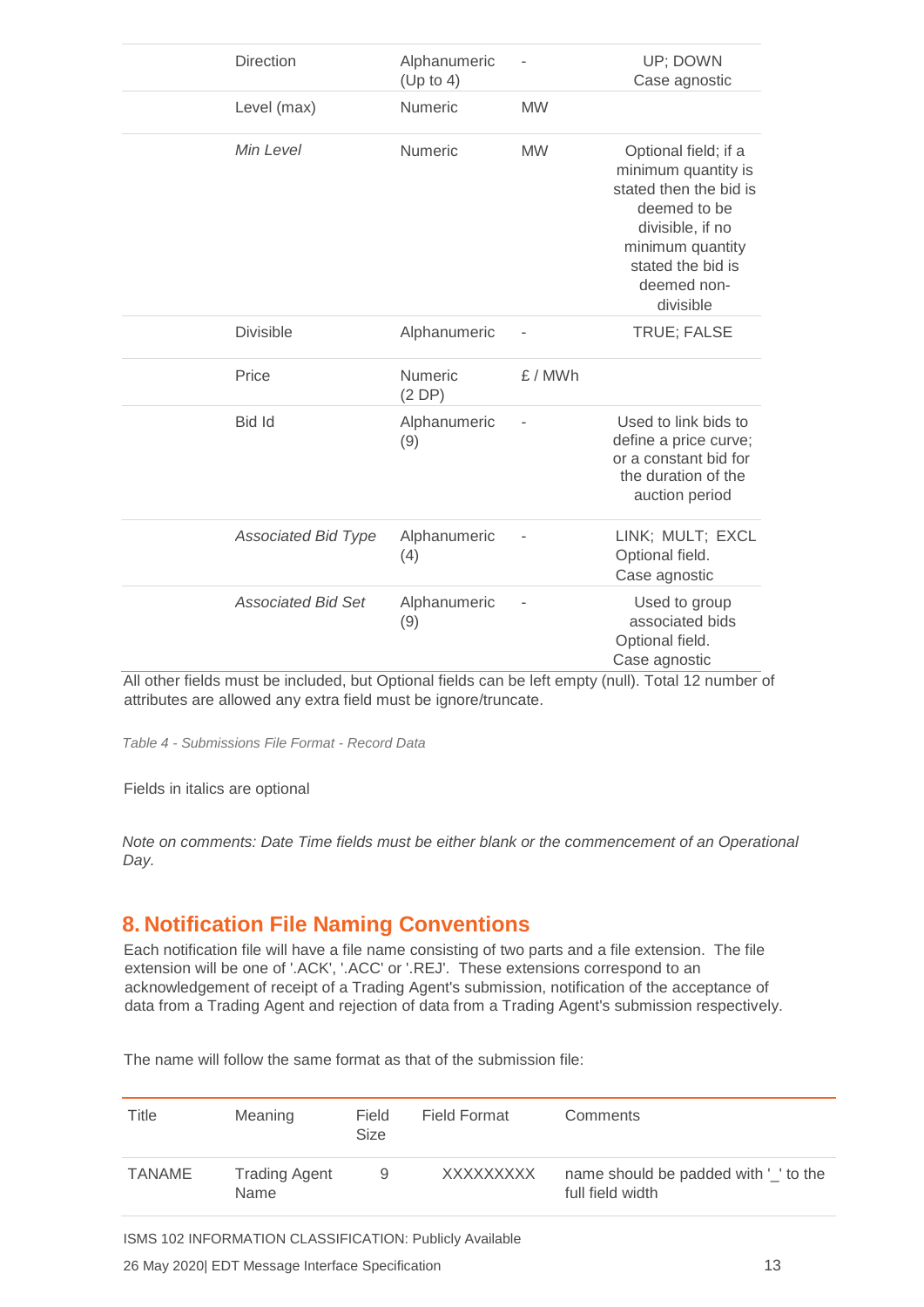*Table 5 - Notification File Naming Conventions* 

Thus, the filename will be of the form

#### **XXXXXXXXX9999.ACK**

For example, for a Trading Agent with the name 'TR\_AGT', for which the submitted file sequence number was 20, the acknowledgement file name would be:

**TR\_AGT\_\_\_0020.ACK** 

*This is further outlined below.* 

# <span id="page-16-0"></span>**9. Acknowledgement / Acceptance / Rejection File Format**

#### <span id="page-16-1"></span>9.1. Acknowledgement File Format

The acknowledgement file will contain the notification time of the submission. The notification time will use the standard EDT date/time formats as defined in reference 2.

To facilitate the use of automated systems, NGESO will identify each message by the use of start and end tags. The string '<!>' will indicate the start of a message, whilst the string '<\*>' will indicate the end. The last line of a reject file will contain the string '<EOF>'.

The file will take the format:

```
<!> 
<Message Type> 
Message 
<*> 
<EOF> Example: 
<!> 
<Notification Time> 
2002-04-12 12:13 
<*> 
<EOF>
```
#### <span id="page-16-2"></span>9.2. Acceptance File Format

Acceptance files are produced once a submission file has been validated in its entirety. The acceptance .ACC file will contain a list of all BMUs for which all submitted data has passed formatting, consistency and validation tests.

The output will be in the form of a list, sorted alphanumerically by BMU name. The last line of the acceptance file will contain the string '<EOF>'.

Each record will take the form:

**BMU <name> OK** 

An example entry for a BMU *BM\_UNIT\_1* would be:

#### **BMU BM\_UNIT\_1 OK**

In the case of a submission file containing just an '<EOF>' tag (no submitted data) a message 'Empty file' will be placed in the acceptance file.

#### <span id="page-16-3"></span>9.3. Rejection File Format

Reject files are also produced once a submission file has been validated in its entirety. Each record contained within a file is checked for formatting, validity and consistency.

ISMS 102 INFORMATION CLASSIFICATION: Publicly Available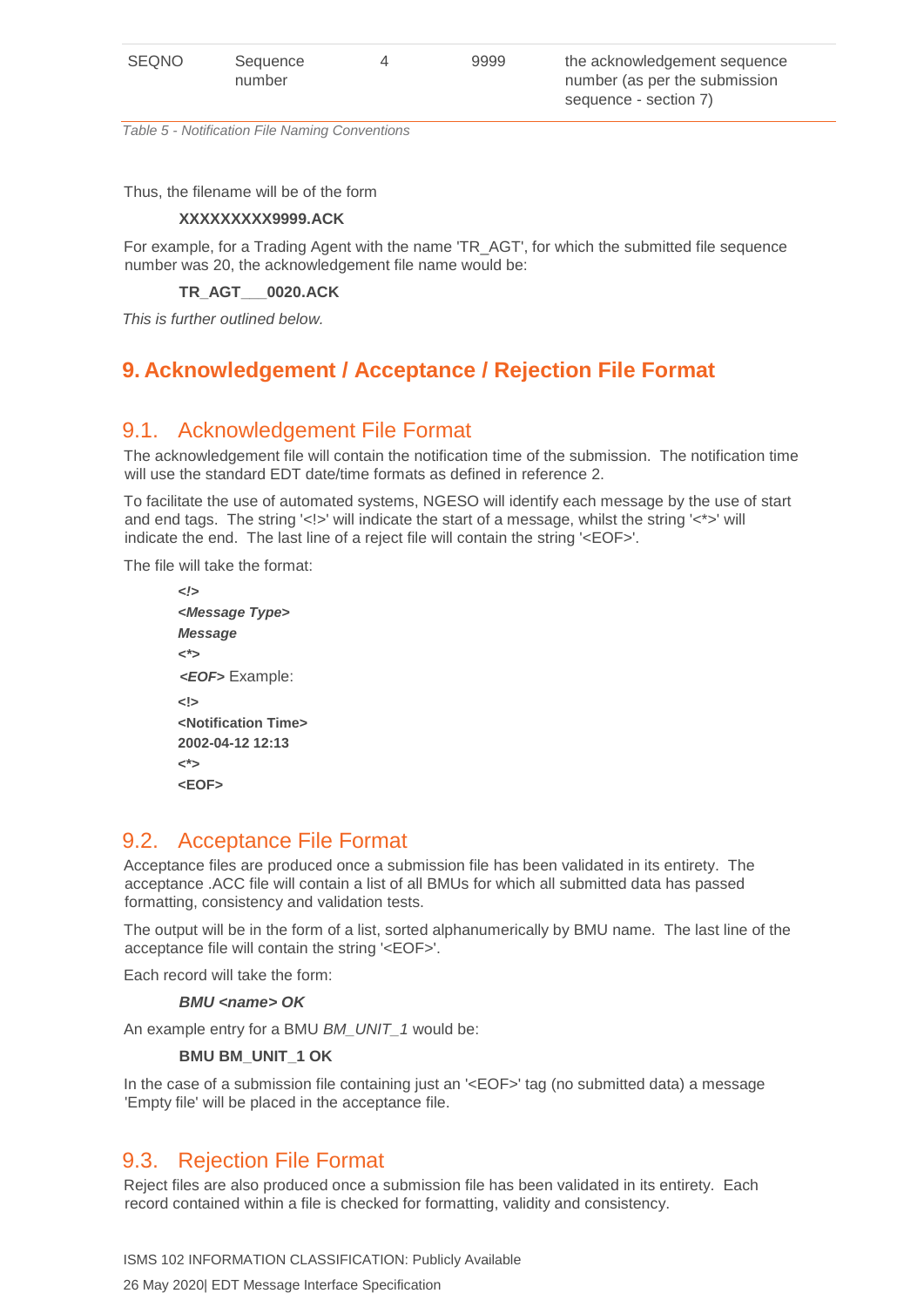Should formatting prove incorrect the file will not proceed to validation and will be rejected at that stage. Thus a record that has invalid data and is also incorrectly formatted for the type of data will only have a message stating that it was rejected owing to a formatting error. The validity of the record will not be considered.

Once a record has completed and passed formatting checks, it will be checked against each applicable validation and consistency rule. Any and all of these failures will be reported individually for each submitted record. Hence a single row that does not comply with multiple validation or consistency rules, will give rise to multiple error messages within a reject file.

To facilitate the use of automated systems, NGESO will identify each message by the use of start and end tags. The string '<!>' will indicate the start of a message, whilst the string '<\*>' will indicate the end. The last line of a reject file will contain the string '<EOF>'.

A rejection in the reject .REJ file will be one of the following formats:

```
<!> 
<Error Code>,<Expanded Error Message> 
error record 
<*>
```
*<!>*  **<***Error Code***>,<***Expanded Error Message***>** *further information*  **<\*>**

Note: there may be more than one record before the string '<\*>'.

EDT Message Interface Specification

Example rejections:

**<!>** 

```
<V_RURE_2>,<An invalid combination of NULL rates and breakpoints was encountered> 
RURE, TR_AGT, BMUNIT01, 2001-11-03 05:00, , , 12, <*>
```
OR

OR

```
<!> 
<V_GEN_5>,<File failed> 
File out of sequence: 2233. Last was 1236 
<*>
```
For further information on error messages please refer to reference 2.

## <span id="page-17-0"></span>**10. Example Submission Cycle**

The section below exemplifies a particular submission cycle. Particular naming conventions are outlined in earlier sections of this document.

Consider an example file created by a Trading Agent e.g. *TR\_AGT\_\_\_0021.SBM* 

The file will be FTPed to NGESO's Host and placed into the 'SUBMISSION' sub-directory. NGESO will then move the file from this directory to a processing area.

Looking in the 'NOTIFICATION' directory the Trading Agent will see a NGESO acknowledgement file *TR\_AGT\_\_\_0021.ACK* created. This file will have the same name as the submitted file, but its extension will now read .ACK. This informs the Trading Agent that their submission has been received by NGESO and is being processed. Inside the acknowledgement file, the Trading Agent will find the notification time of the file which has just been submitted (please refer to section 8).

After a short period of time, acceptance and/or rejection files will be created in the 'NOTIFICATION' directory. A file labelled *TR\_AGT\_\_\_0021.ACC* will be created if all the submitted file records for any BMU included in the submission file are accepted. A file named *TR\_AGT\_\_\_0021.REJ* will be created if any record present in the submission file is rejected. The Trading Agent may now download these files and review their contents.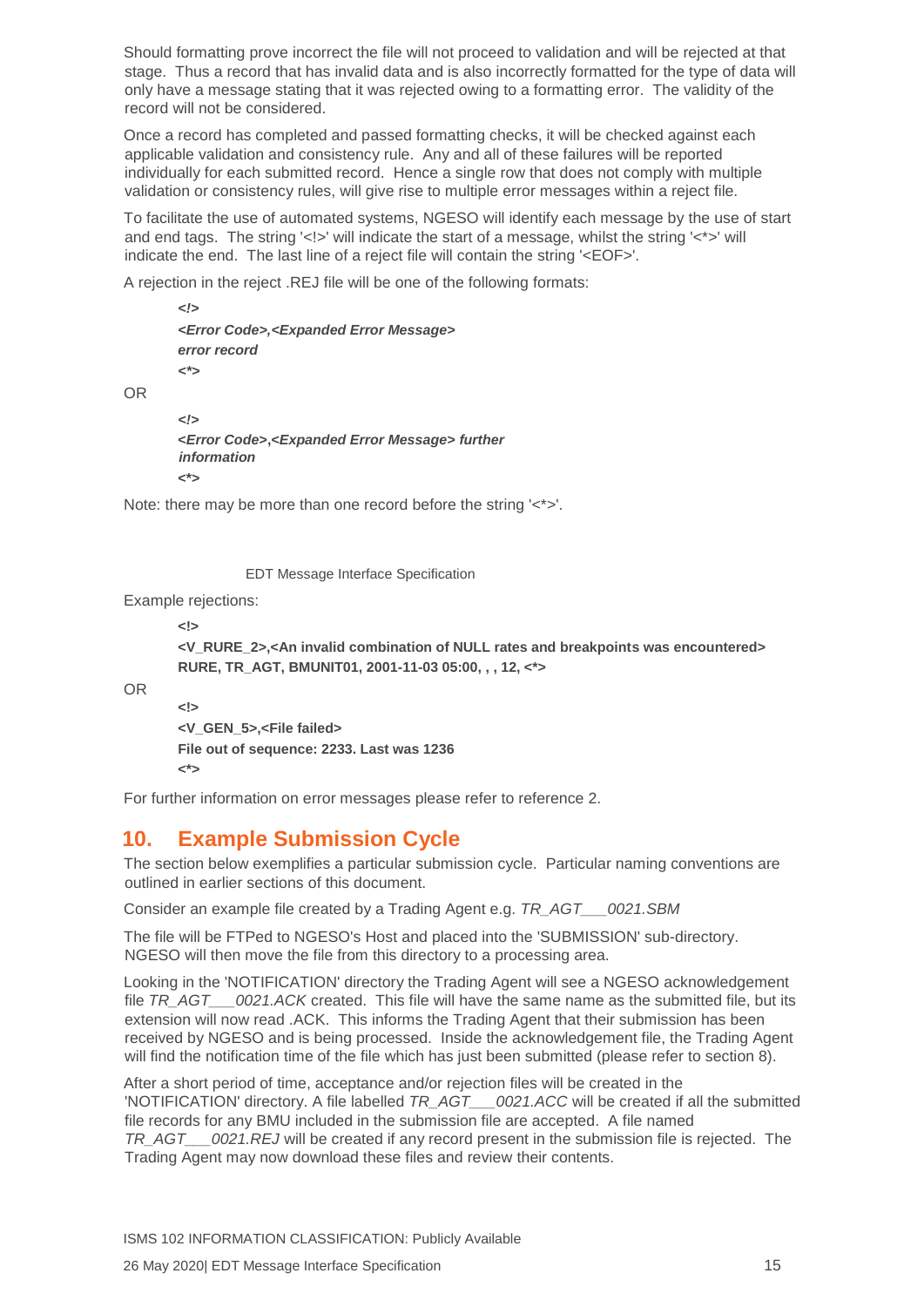## **11. Examples of Submission Records**

These sample data records have been supplied for guidance on submission format and layout only. These records are not intended to be realistic or consistent.

<span id="page-18-0"></span>

| * Example data         |           |                      |                                    |                |                   |       |             |      |     |     |    |
|------------------------|-----------|----------------------|------------------------------------|----------------|-------------------|-------|-------------|------|-----|-----|----|
| <b>PN</b>              | , TR_AGT, |                      | BMUNIT01, 2001-11-03 06:30,        | 77,            | 2001-11-03 07:00, |       | 100         |      |     |     |    |
| <b>MEL</b>             |           | , TR_AGT , BMUNIT01, | 2001-11-03 05:00,                  | 210,           | 2001-11-03 09:30, |       | 210         |      |     |     |    |
| MIL<br>$\star$         |           | , TR_AGT, BMUNIT01,  | 2001-11-03 05:00,                  | 0,             | 2001-11-04 05:00, |       | $\mathbf 0$ |      |     |     |    |
| <b>NDZ</b>             |           | , TR_AGT, BMUNIT01,  | 2001-11-03 05:00,                  | 90             |                   |       |             |      |     |     |    |
| <b>NTO</b>             |           | , TR_AGT, BMUNIT01,  | 2001-11-03 05:00,                  | $\overline{2}$ |                   |       |             |      |     |     |    |
| <b>NTB</b>             |           | , TR_AGT, BMUNIT01,  | 2001-11-03 05:00,                  | 2              |                   |       |             |      |     |     |    |
| MZT                    |           | , TR_AGT, BMUNIT01,  | 2001-11-03 05:00,                  | 120            |                   |       |             |      |     |     |    |
| <b>MNZT</b>            |           | , TR_AGT, BMUNIT01,  | 2001-11-03 05:00,                  | 120            |                   |       |             |      |     |     |    |
| SEL                    |           | , TR_AGT, BMUNIT01,  | 2001-11-03 05:00,                  | 120            |                   |       |             |      |     |     |    |
| SIL                    |           | , TR_AGT, BMUNIT01,  | 2001-11-03 05:00,                  | $\mathbf 0$    |                   |       |             |      |     |     |    |
| MDV                    |           | , TR_AGT, BMUNIT01,  | 2001-11-03 05:00,                  | 2380           |                   |       |             |      |     |     |    |
| <b>MDP</b>             |           | TR AGT, BMUNIT01,    | 2001-11-03 05:00,                  | 269            | 100,              |       |             |      |     |     |    |
| $\star$                |           |                      |                                    |                | 250,              |       |             |      |     |     |    |
| <b>RURE</b>            | ,TR_AGT   | ,BMUNIT01,           | 2001-11-03 05:00,                  | 8.2,           | $-170$ ,          | 13.6, | 150,        | 12.8 |     |     |    |
| <b>RDRE</b>            |           | , TR_AGT, BMUNIT01,  | 2001-11-03 05:00,                  | 13.4,          | $-140,$           | 14.7, | 200.        | 9.9  |     |     |    |
| <b>RURI</b>            |           | , TR AGT, BMUNIT01,  | 2001-11-03 05:00,                  | $8.2$ ,        |                   | 13.6, | $-120,$     | 12.8 |     |     |    |
| <b>RDRI</b><br>$\star$ |           | , TR_AGT, BMUNIT01,  | 2001-11-03 05:00,                  | 13.4,          |                   | 14.7, | $-177$ ,    | 9.9  |     |     |    |
| <b>BOD</b>             | ,TR_AGT   | BMUNIT01,            | 2001-11-03 12:00, 2001-11-03 12:30 |                |                   |       | 1,          | 50,  | 50, | 30, | 25 |

ISMS 102 INFORMATION CLASSIFICATION: Publicly Available 26 May 2020| EDT Message Interface Specification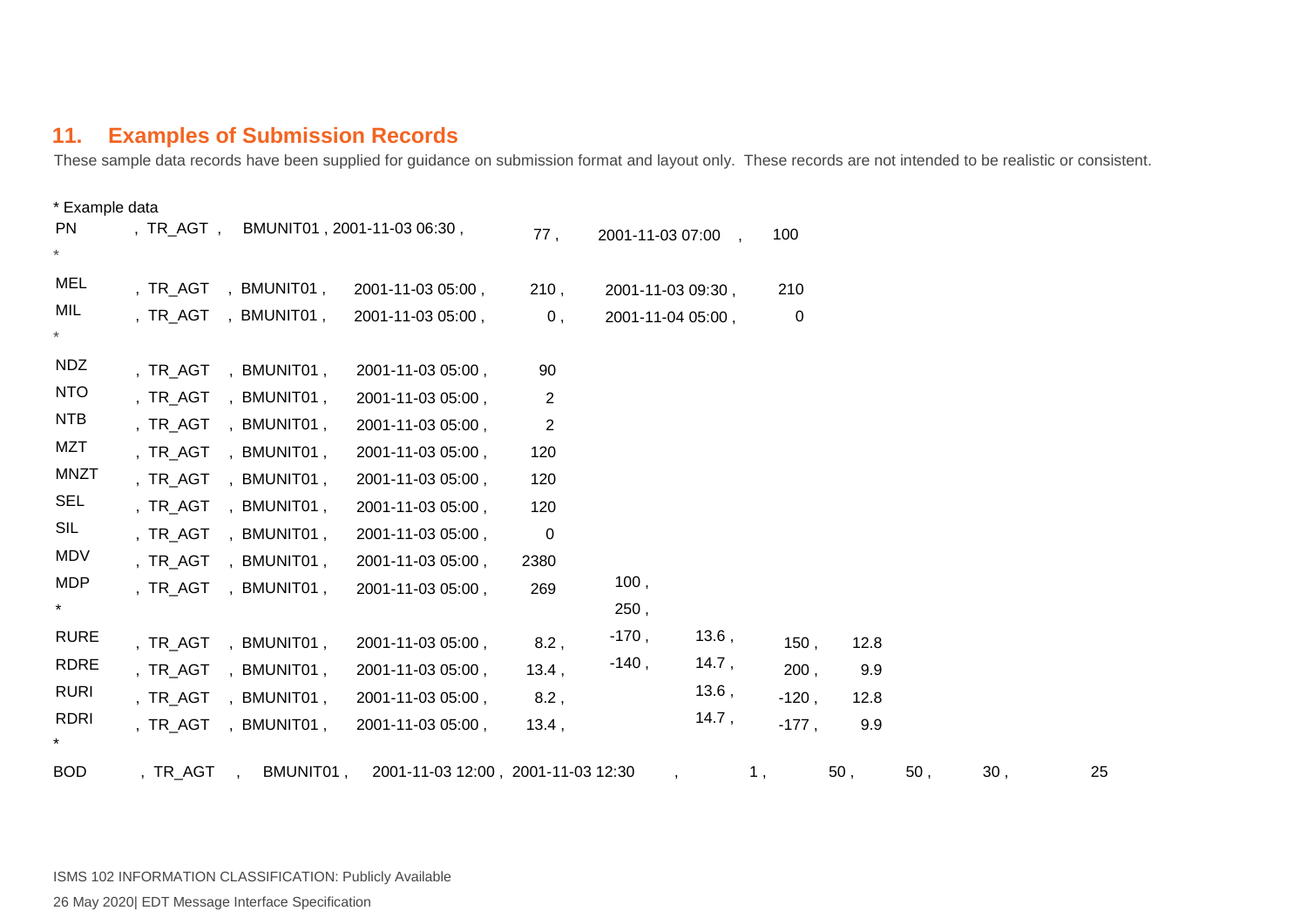#### <EOF>

Example format for RR Bid :

| #1         | #2     | #3                                                 | #4                                                                                                                                                                             | #5   | #6  | #7           | #8           | #9 | #10              | #11         | #12              |  |
|------------|--------|----------------------------------------------------|--------------------------------------------------------------------------------------------------------------------------------------------------------------------------------|------|-----|--------------|--------------|----|------------------|-------------|------------------|--|
|            |        |                                                    | Single Upward divisible bid; applicable for the full auction period. The bid is divisible.                                                                                     |      |     |              |              |    |                  |             |                  |  |
| <b>RRB</b> | TR_AGT | BMUNIT01                                           | 2018-08-01 15:00                                                                                                                                                               | UP   | 40  |              | <b>TRUE</b>  | 12 | 1234             |             |                  |  |
| <b>RRB</b> | TR AGT | <b>BMUNIT01</b>                                    | 2018-08-01 15:15                                                                                                                                                               | UP   | 40  |              | <b>TRUE</b>  | 12 | 1234             |             |                  |  |
| <b>RRB</b> | TR AGT | <b>BMUNIT01</b>                                    | 2018-08-01 15:30                                                                                                                                                               | UP   | 40  |              | <b>TRUE</b>  | 12 | 1234             |             |                  |  |
| <b>RRB</b> | TR AGT | BMUNIT01                                           | 2018-08-01 15:45                                                                                                                                                               | UP   | 40  |              | <b>TRUE</b>  | 12 | 1234             |             |                  |  |
|            |        |                                                    |                                                                                                                                                                                |      |     |              |              |    |                  |             |                  |  |
|            |        |                                                    | Two downward bids, one covering the first hhr, the second the last hhr of the delivery period, with a minimum level. Again the bid is implied as divisible                     |      |     |              |              |    |                  |             |                  |  |
| <b>RRB</b> | TR_AGT | BMUNIT02                                           | 2018-08-01 15:00                                                                                                                                                               | Down | 50  | 10           | <b>TRUE</b>  | 56 | A345             |             |                  |  |
| <b>RRB</b> | TR AGT | BMUNIT02                                           | 2018-08-01 15:15                                                                                                                                                               | Down | 50  | 10           | <b>TRUE</b>  | 56 | A345             |             |                  |  |
| <b>RRB</b> | TR AGT | BMUNIT02                                           | 2018-08-01 15:30                                                                                                                                                               | Down | 60  | 10           | <b>TRUE</b>  | 67 | A345             |             |                  |  |
| <b>RRB</b> | TR_AGT | BMUNIT02                                           | 2018-08-01 15:45                                                                                                                                                               | Down | 60  | 10           | <b>TRUE</b>  | 67 | A345             |             |                  |  |
|            |        |                                                    |                                                                                                                                                                                |      |     |              |              |    |                  |             |                  |  |
|            |        |                                                    | Two explicitly linked upward bids covering the first and second QHR delivery periods; participants don't need to submit for the full auction period. The bids are indivisible. |      |     |              |              |    |                  |             |                  |  |
| <b>RRB</b> | TR_AGT | BMUNIT03                                           | 2018-08-01 15:00                                                                                                                                                               | UP   | 40  | 40           | <b>FALSE</b> | 88 | <b>B567</b>      | <b>LINK</b> | <b>ABCDEFGHI</b> |  |
| <b>RRB</b> | TR AGT | BMUNIT03                                           | 2018-08-01 15:15                                                                                                                                                               | Up   | 50  | 50           | <b>FALSE</b> | 89 | C789             | <b>LINK</b> | <b>ABCDEFGHI</b> |  |
|            |        |                                                    |                                                                                                                                                                                |      |     |              |              |    |                  |             |                  |  |
|            |        | Three multipart bids for the first delivery period |                                                                                                                                                                                |      |     |              |              |    |                  |             |                  |  |
| <b>RRB</b> | TR_AGT | BMUNIT04                                           | 2018-08-01 15:00                                                                                                                                                               | UP   | 70  | 60           | <b>TRUE</b>  | 99 | ABC1             | <b>MULT</b> | <b>CDEFGHIJK</b> |  |
| <b>RRB</b> | TR AGT | BMUNIT04                                           | 2018-08-01 15:00                                                                                                                                                               | Up   | 60  | 50           | <b>TRUE</b>  | 98 | ABC <sub>2</sub> | <b>MULT</b> | <b>CDEFGHIJK</b> |  |
| <b>RRB</b> | TR AGT | BMUNIT04                                           | 2018-08-01 15:00                                                                                                                                                               | Up   | 50  | $\mathbf{0}$ | <b>TRUE</b>  | 78 | ABC <sub>3</sub> | <b>MULT</b> | <b>CDEFGHIJK</b> |  |
|            |        |                                                    |                                                                                                                                                                                |      |     |              |              |    |                  |             |                  |  |
|            |        |                                                    | Three exclusive bids for the first delivery period of the auction period                                                                                                       |      |     |              |              |    |                  |             |                  |  |
| <b>RRB</b> | TR AGT | BMUNIT05                                           | 2018-08-01 15:00                                                                                                                                                               | Down | 50  |              | <b>TRUE</b>  | 9  | XYZ1             | <b>EXCL</b> | <b>EFGHIJKLM</b> |  |
| <b>RRB</b> | TR AGT | BMUNIT05                                           | 2018-08-01 15:00                                                                                                                                                               | Down | 100 | 20           | <b>TRUE</b>  | 8  | XYZ <sub>2</sub> | <b>EXCL</b> | <b>EFGHIJKLM</b> |  |
| <b>RRB</b> | TR AGT | BMUNIT05                                           | 2018-08-01 15:00                                                                                                                                                               | Down | 40  |              | <b>FALSE</b> | 10 | XYZ3             | <b>EXCL</b> | <b>EFGHIJKLM</b> |  |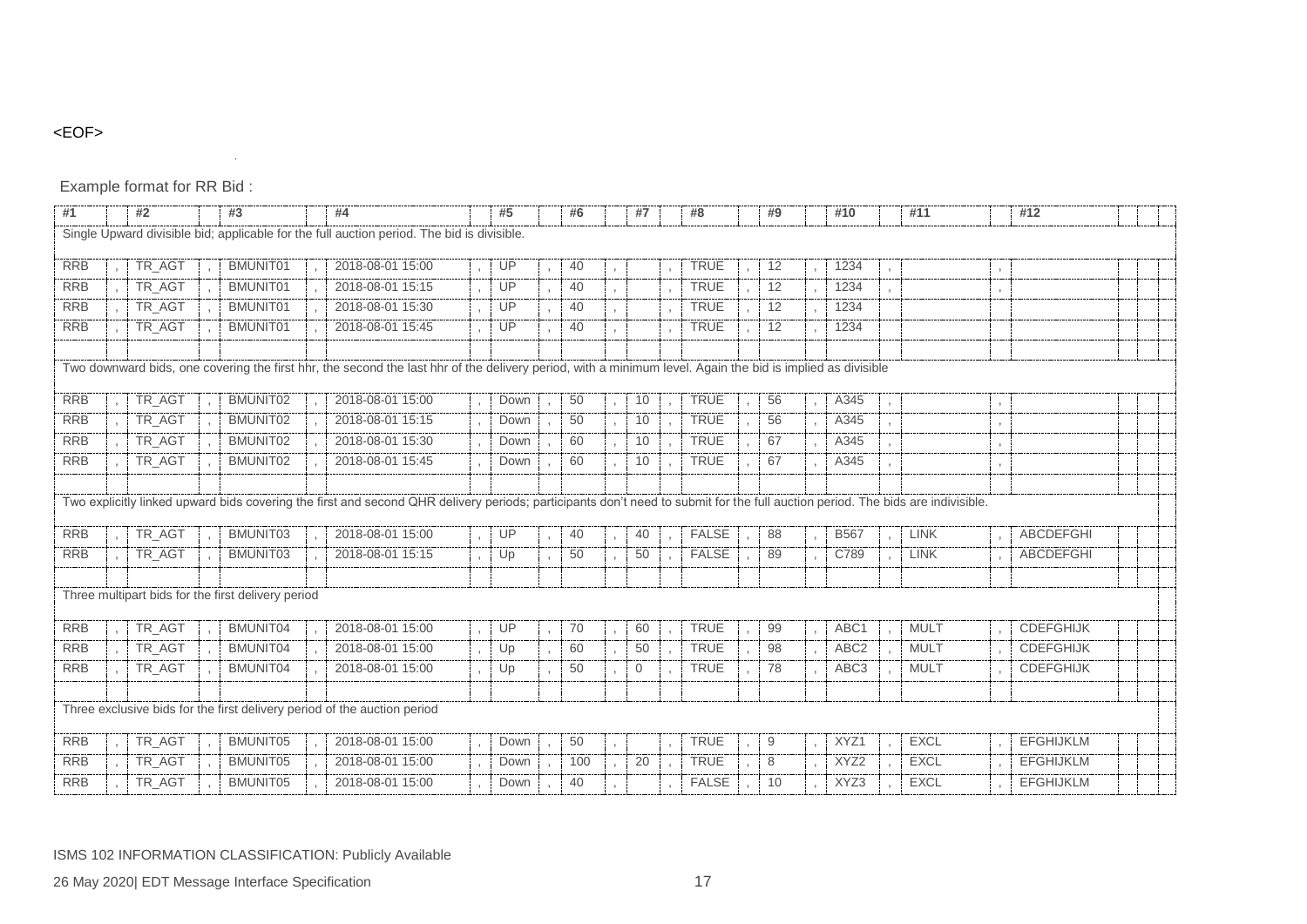# **12. DOCUMENT STATUS**

AMENDMENT RECORD

<span id="page-20-0"></span>

| <b>Issue</b>   | <b>Draft</b> | Date       | <b>Author</b> | Description of changes                                                                                                                                               |
|----------------|--------------|------------|---------------|----------------------------------------------------------------------------------------------------------------------------------------------------------------------|
| 5              |              | 26/05/2020 | Chaitali      | Revised with comments from internal review                                                                                                                           |
| 5              | 3            | 07/05/2020 | Chaitali      | Updated to include RRB separate file                                                                                                                                 |
| 5              | 2            | 14/1/2019  | <b>RDG</b>    | Updated to include mandatory Bid Id for RR Bids; renamed Associated Bid Id to Associated Bid Set<br>(to avoid confusion with Bid Id); Added mandatory Divisible flag |
| 5              |              | 4/10/2018  | <b>RDG</b>    | Updated to include the submission of RR Bids                                                                                                                         |
| 4              |              | 18/12/2000 | <b>DJB</b>    | Revised with comments from internal review.                                                                                                                          |
|                |              | 06/12/2000 | DJB           | Include revisions owing to change requests and clarifications.                                                                                                       |
|                |              |            |               | Includes NGESO Events 2743, 2601, 2583 and NETA Change Request 251.                                                                                                  |
| 3              |              | 24/05/2000 | DJB           | Revised with comments from internal review.                                                                                                                          |
| $\overline{2}$ |              | 19/01/2000 | DJB           | Second Formal Issue, revised with comments from external parties.                                                                                                    |
|                |              | 23/12/1999 | <b>DJB</b>    | First Formal Issue.                                                                                                                                                  |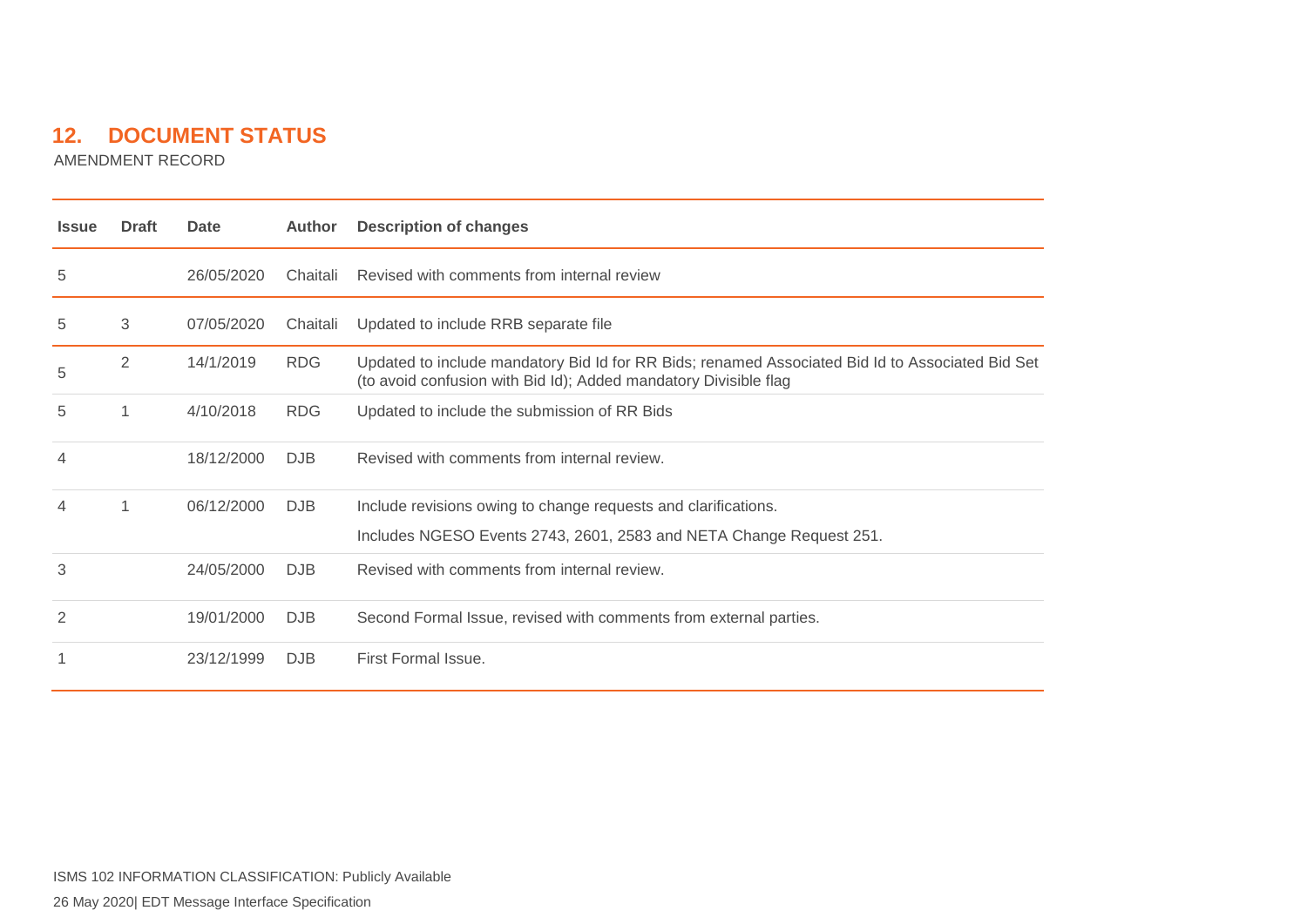## <span id="page-21-0"></span>**13. CHANGE FORECAST**

Once issued this document is not expected to change, however if it does it will be re-issued whole

#### <span id="page-21-1"></span>**14. DISTRIBUTION**

This document will be stored in the NGESO, System Management (SM) NETA electronic library. Requests from within NGESO for copies should be made to the NGESO, SM, NETA librarian.

A copy of the issued document will be given to the OFGEM NETA, Programme Development Office for distribution to parties external to NGESO.